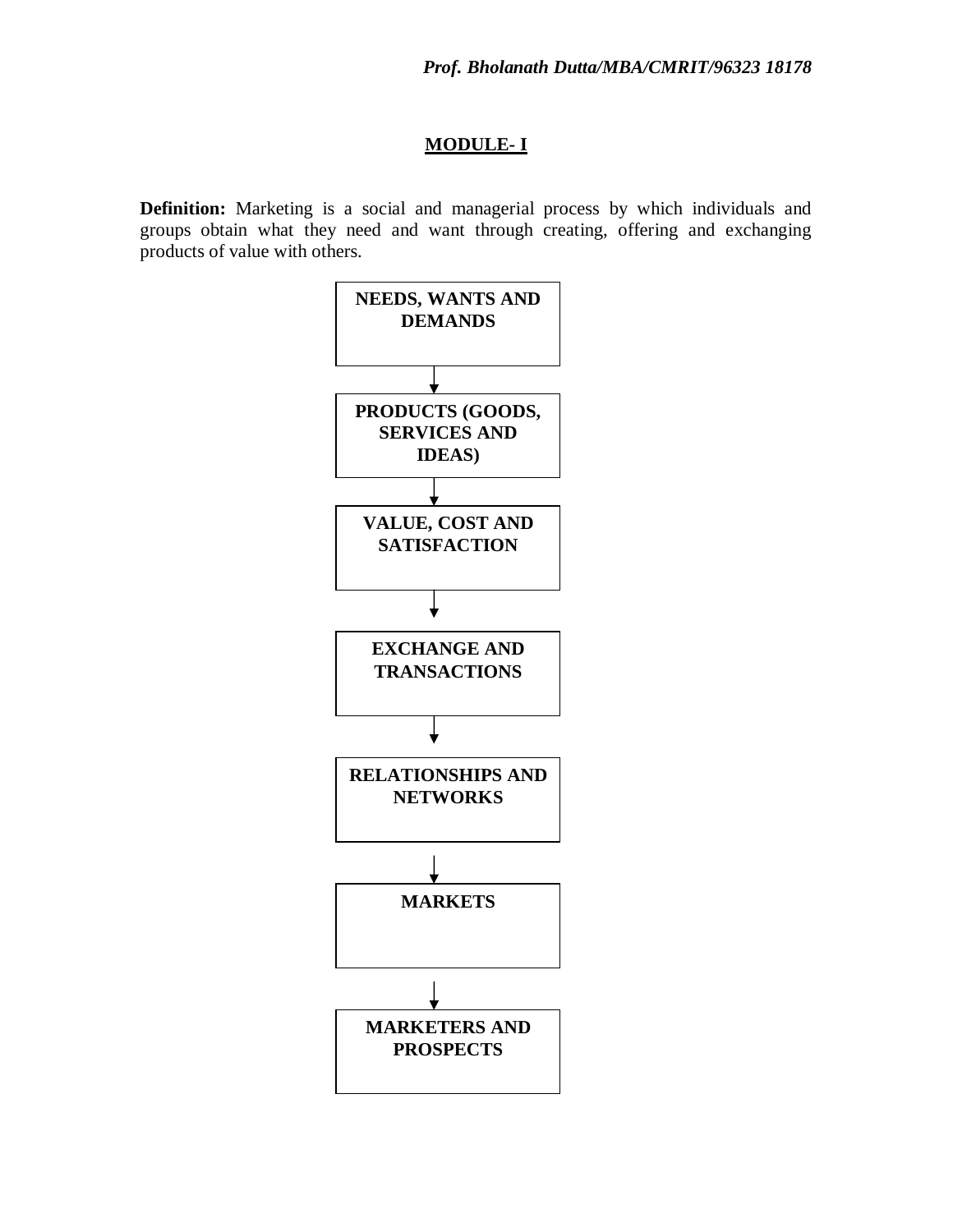#### **THE DIFFERENCE BETWEEN MARKETING & SELLING:**

| <b>MARKETING</b>             | <b>SELLING</b>       |
|------------------------------|----------------------|
| <b>Consumer Needs</b>        | <b>Buyer Needs</b>   |
| Long Term Objective          | Short Term Objective |
| <b>Consumer Satisfaction</b> | <b>Profit Making</b> |
| Buyer's Market               | Seller's Market      |

#### **OBJECTIVES OF MARKETING:**

- $\triangleright$  Appreciation of Marketing Practices.
- $\triangleright$  Develop Policies and frame works.
- $\triangleright$  Determine Marketing MIX
- $\triangleright$  Satisfy the needs and wants of customer
- $\triangleright$  Profits
- $\triangleright$  Raise the standard of life.

# **IMPORTANCE OF MARKETING:**

- $\triangleright$  Marketing is the heart of any business organization.
- $\triangleright$  Time, form, place, & possession utilities.
- $\triangleright$  Quality products
- $\triangleright$  As a career
- $\triangleright$  Helps in developing economics resources of any country.

#### **MARKETING CONCEPTS:**

- $\triangleright$  Production Concept
- Product Concept
- ▶ Selling Concept
- Marketing Concept
- $\triangleright$  Societal Marketing Concept

# **MARKETING MIX:**

#### **1. Product**

- $\triangleright$  Product variety
- $\triangleright$  Quality
- $\triangleright$  Design
- $\triangleright$  Features
- $\triangleright$  Brand name
- $\triangleright$  Packaging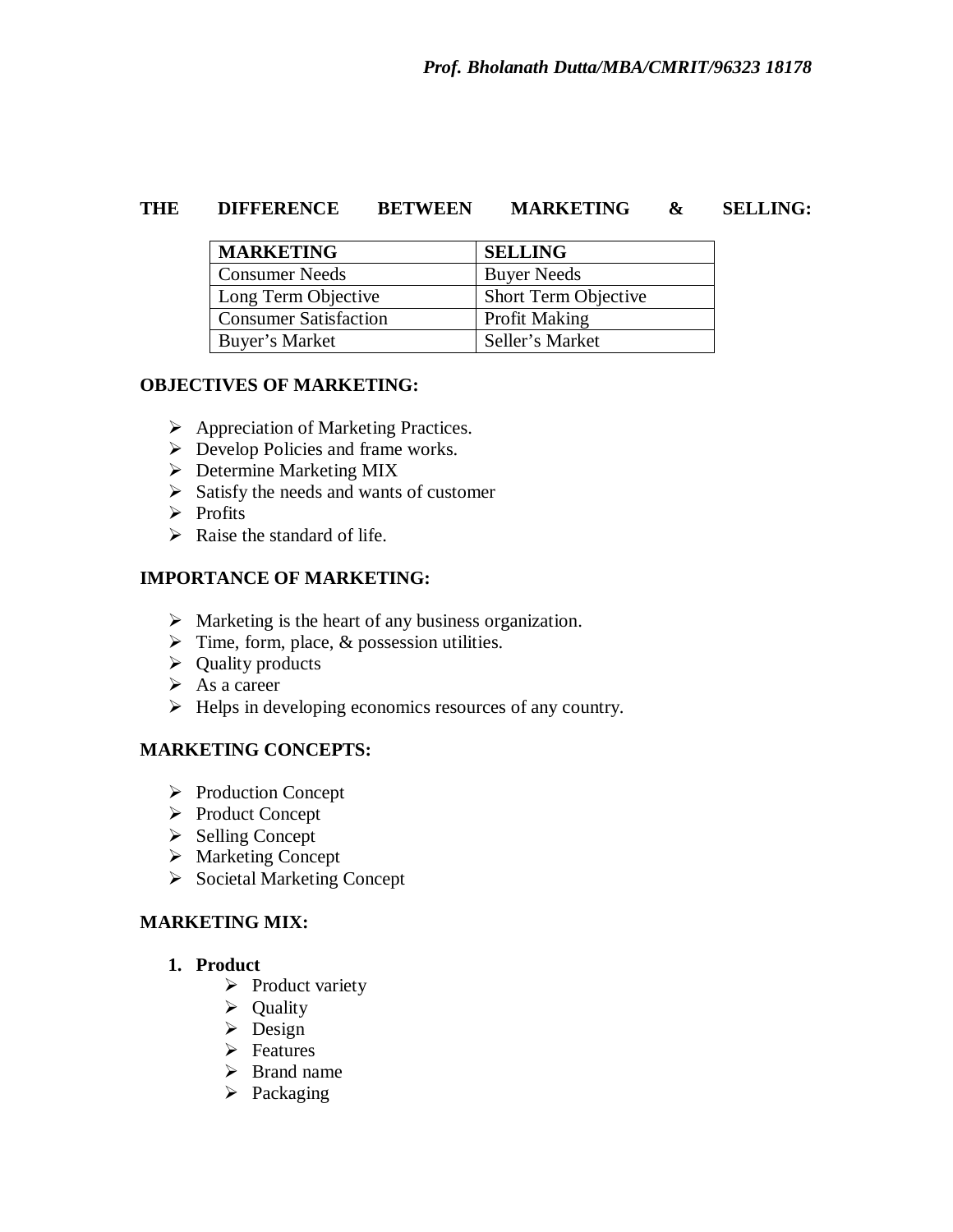- $\triangleright$  Sizes
- $\triangleright$  Services warranties
- $\triangleright$  Return

# **2. Price**

- $\triangleright$  List price
- $\triangleright$  Discounts
- > Allowances
- $\triangleright$  Payment period
- $\triangleright$  Credit terms

#### **3. Promotion**

- $\triangleright$  Sales promotion
- $\triangleright$  Advertising
- $\triangleright$  Sales force
- $\triangleright$  PR
- > DM

# **4. Place:**

- $\triangleright$  Channels
- $\triangleright$  Coverage
- $\triangleright$  Assortment
- > Locations
- $\triangleright$  Inventory
- > Transport

# **MARKETING ART & SCIENCE:**



# **NATURE AND IMPORTANCE OF SERVICES MARKETING:**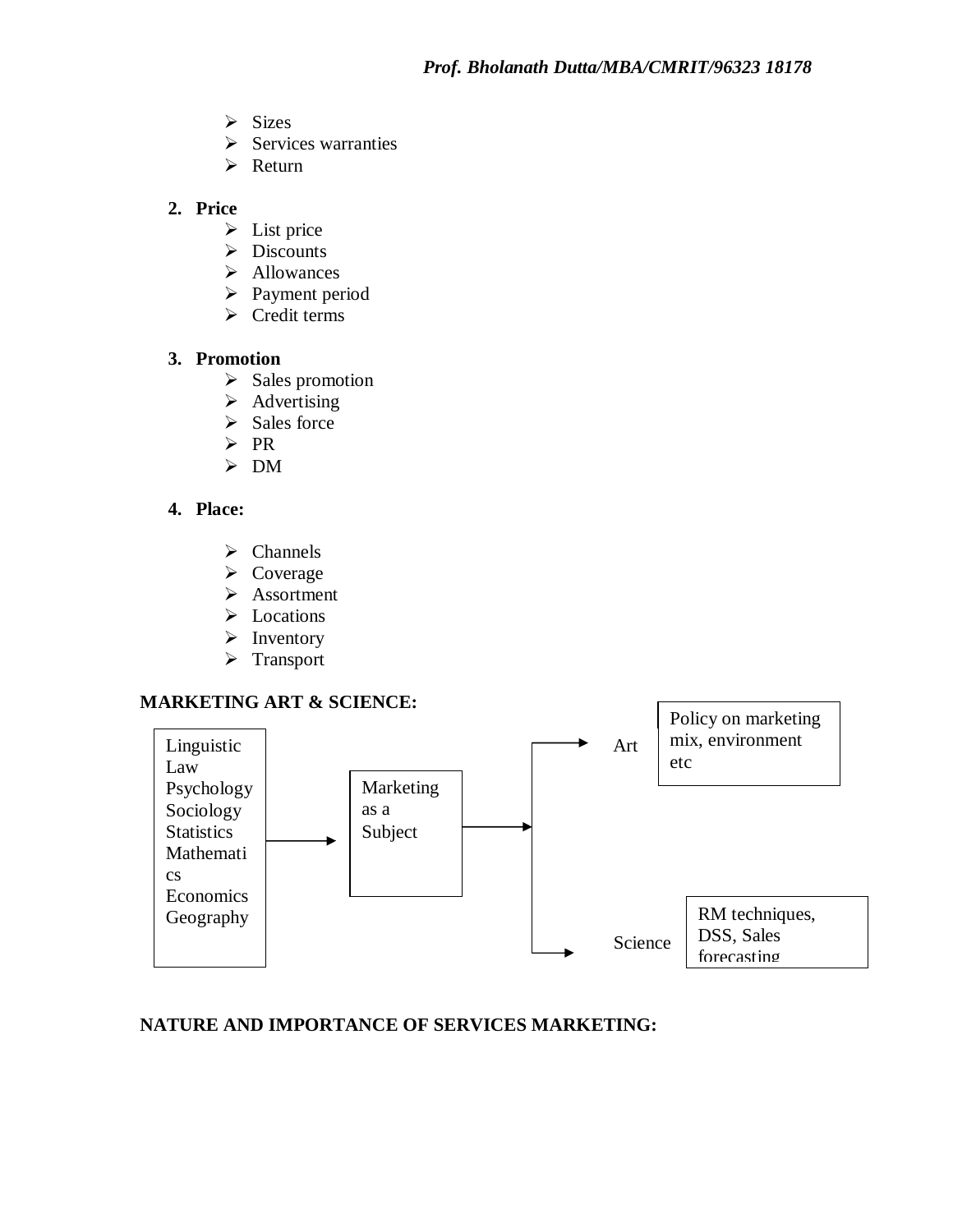**Definition:** A service is any act or performance that one party can offer to another that is essentially intangible and doesn't result in the ownership of anything. Its production may or may not be tied to a physical product.

# **FIVE CATEGORIES:**

1. Pure intangible good: Tooth brush

2. Tangible goods with accompanying service: computer (ASS)

3. Hybrid: equal parts of gods and services. People patronize restaurants for both their foods and services.

4. Major Service with accompanying minor goods: airlines (Magazine)

5. Pure service: consultancy, massages, and psychotherapy.

#### **CHARACTERISTICS:**

- **Intangibility**
- **Inseparability**
- **Perish ability**
- **variability**

# **MODULE 2**

# **MARKETING ENVIRONMENT:**

According to kotler:

**1**. **Organisational environment:** Company department, Company division, company's organizational structure and company channels.

**2. Market environment**: it consists of actual and potential consumers or purchasers of the product.

#### **3. Macro environment**: PEST

**4. Extra-environment:** it forms that part of the environment which the organization usually does not scan because it seems to be of negligible or zero relevance to the organization.

#### **KINDS OF MARKETING ENVIORNMENT:**

#### **MARKETING ENVIRONMENT Economic or Business**  $\triangleright$  Economy Structure  $\triangleright$  Govt. Policies - Industrial **Trade Fiscal** Forex Market International Relations **Non-Economic or Non-Business**  $\triangleright$  Demographic  $\sum$  Cultural > Political > Educational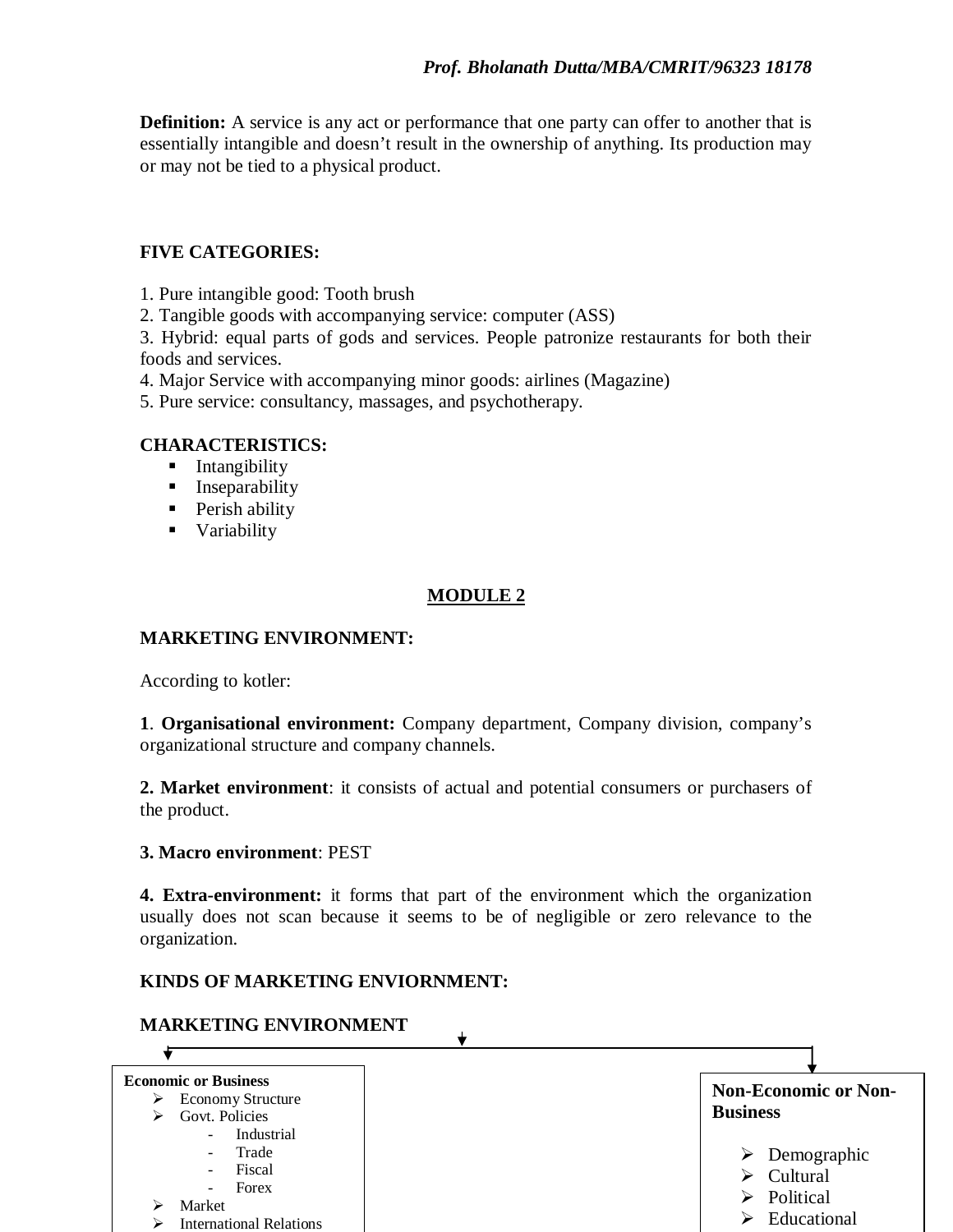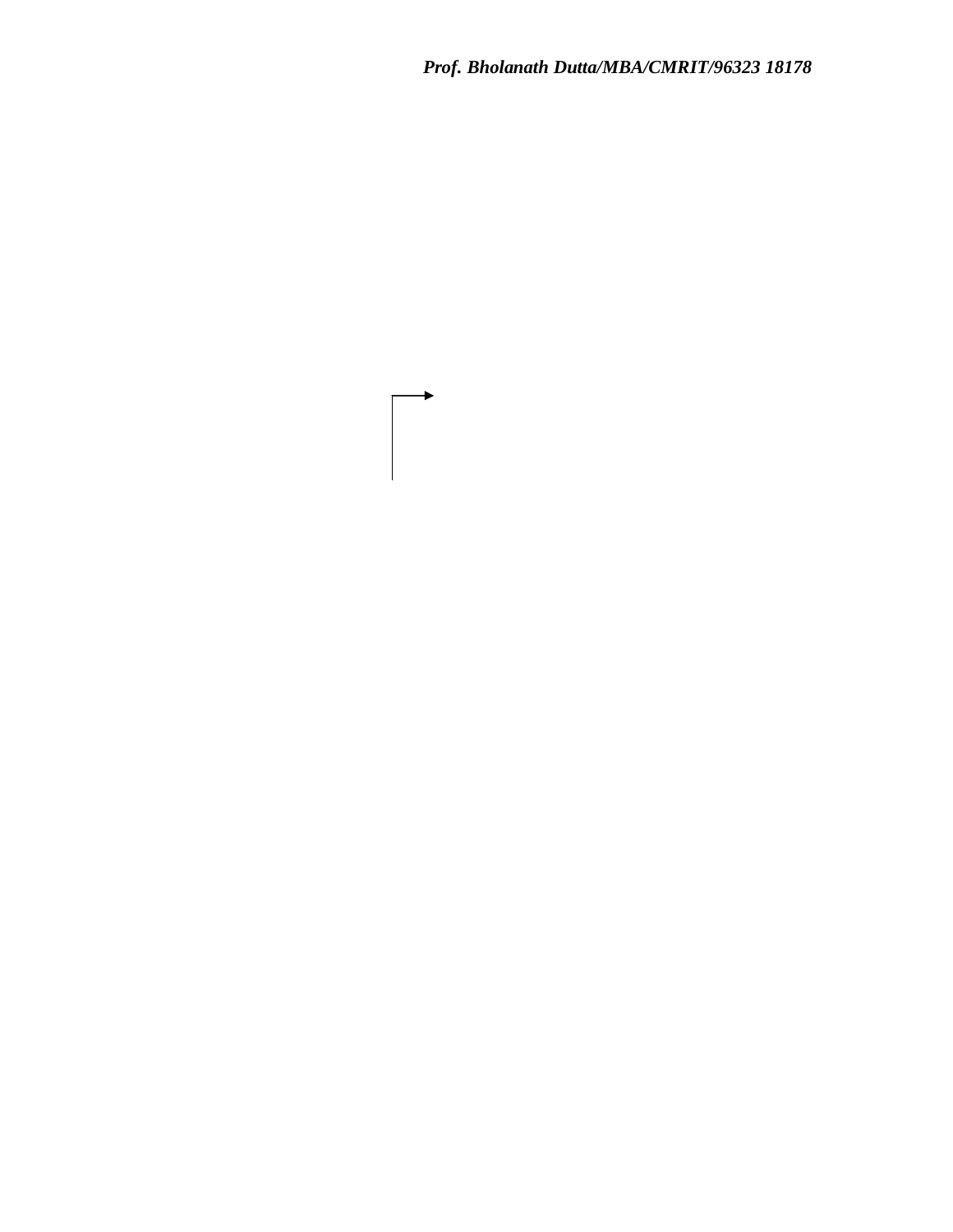#### *Prof. Bholanath Dutta/MBA/CMRIT/96323 18178*



#### **MARKETING INFORMATION SYSTEM:**

A structured, interacting complex of persons, machines and procedures designed to generate an orderly low of pertinent information, collected from both intra and extra firm sources for use as the basis for decision-making in specified responsibility area of marketing management.

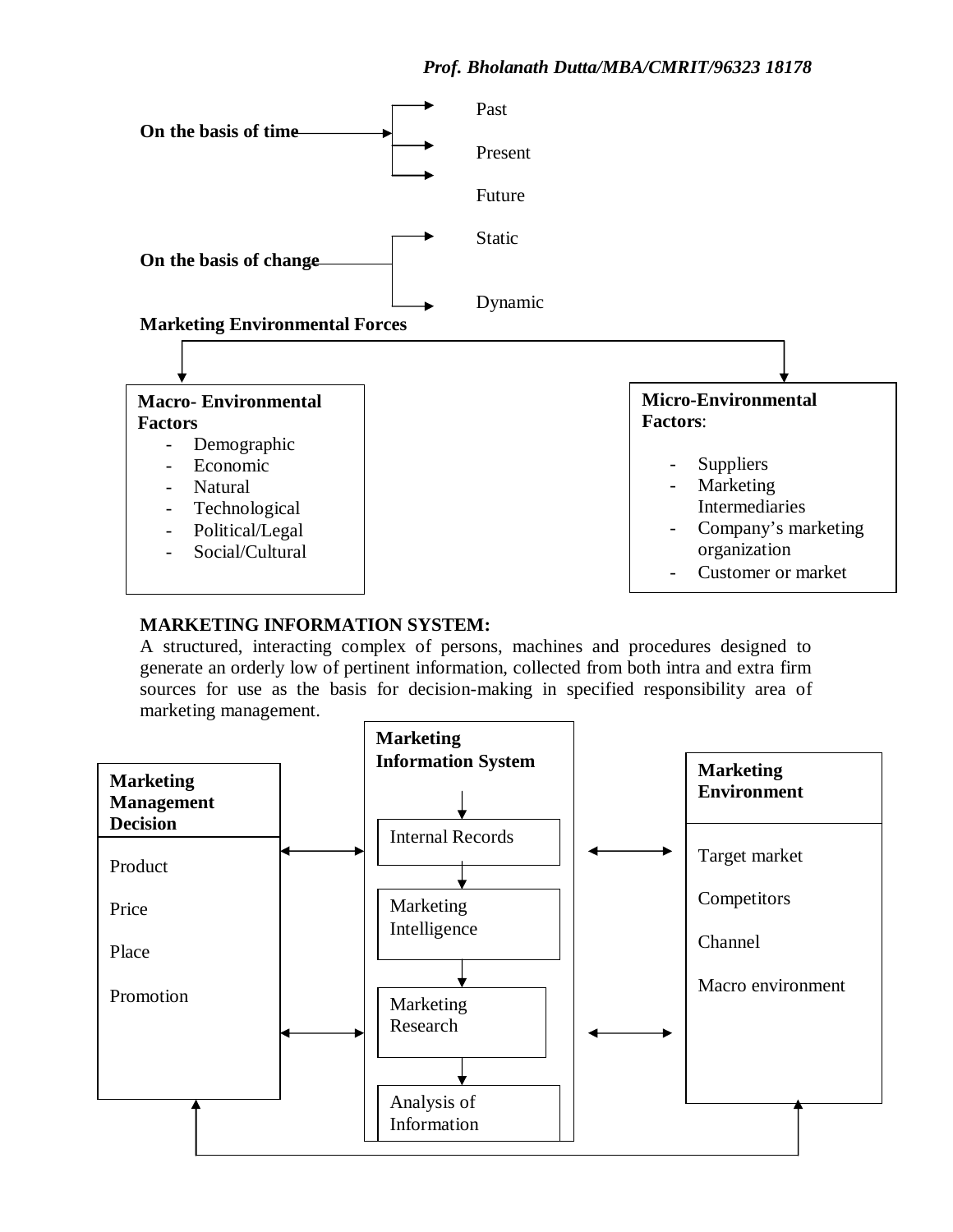#### **MARKETING RESEARCH**

A systematic design, collection, analysis and reporting of data and findings relevant to a specific marketing situation facing the company.

#### **OBJECTIVES:**

- $\triangleright$  To define his present market situation together with the long range trends which have led up to it
- $\triangleright$  To discover what major and underlying factors are domination that situation and how these factors can be influenced or controlled.
- $\triangleright$  To set up a plan for keeping in touch with the behaviour of these domination factors and for measuring the results of any efforts made to influence or control them.

#### **SCOPE OF MR:**

#### **1. Business economic research:**

- Short-term forecasting
- Long-term forecasting
- Studies of business trends
- Plant & warehouse location studies

#### **2. Product Research:**

- New product acceptance  $&$  potential
- Competitive –product studies
- Product testing
- Packaging research

#### **3. Sales:**

- Market share analysis
- Sales analysis
- Distribution of channel & cost studies
- Sales compensation studies

#### **4. Advertising Research:**

- Motivation research
- Copy research
- Media research
- Advertising effectiveness.

# **IMPORTANCE & BENEFITS OF MARKETING RESEARCH:**

- Production according to consumer's demand
- Acceleration in sales
- Reduction in market expenses
- Discovery of new opportunities
- Minimizes the risk involved in decision making
- Provides knowledge of consumer's preference, attitude & motivation

# **LIMITATION:**

- $\bullet$  Time
- Lack of qualified personnel
- $\bullet$  Cost
- Inexactness
- Enigma of the consumer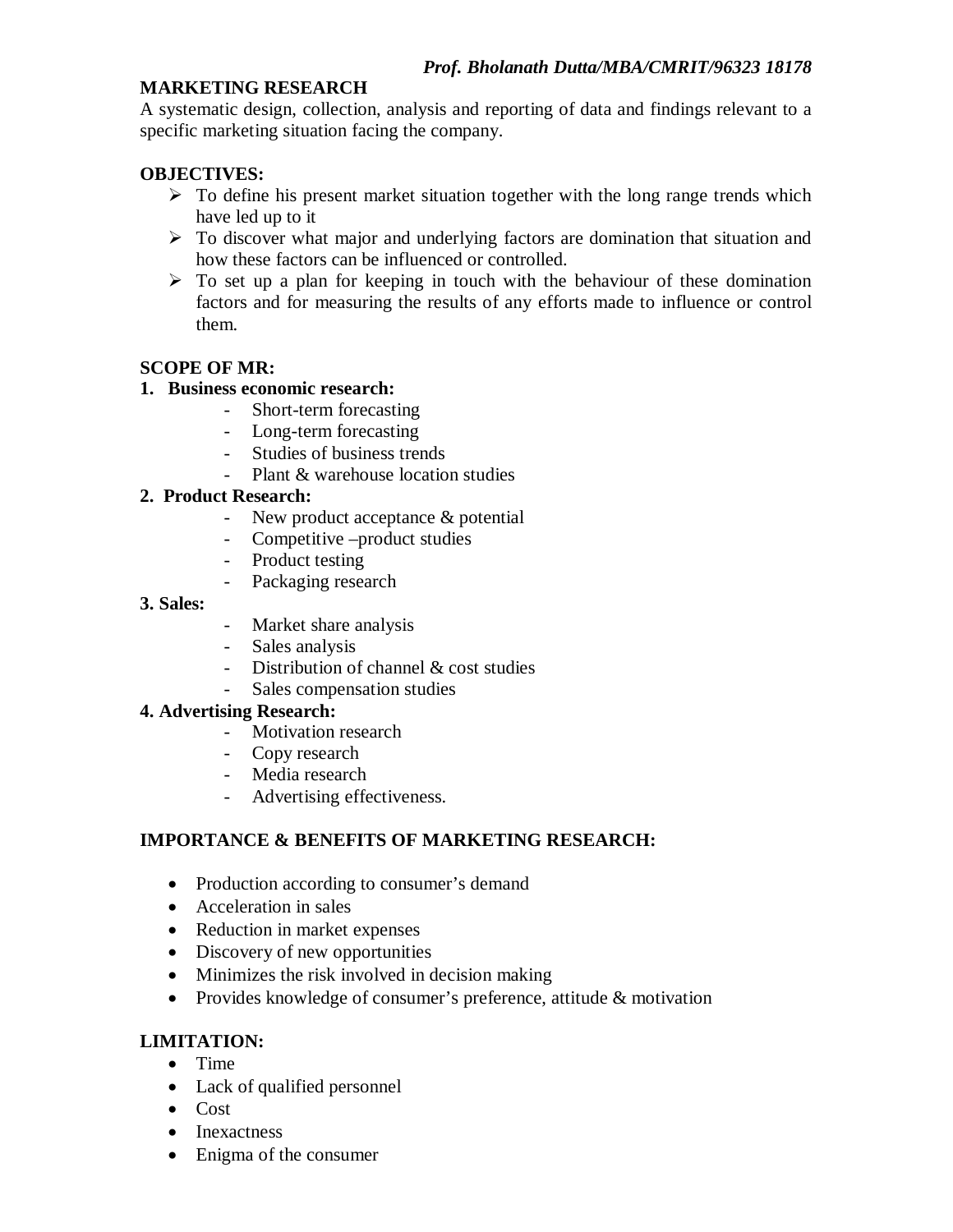#### **MARKETING RESEARCH PROCESS:**

- 1. Define the objectives and identify the problem.
- 2. Conduct situation analysis
- 3. Determine the information needed.
- 4. Develop the research design
- 5. Collection of data
- 6. Tabulating analyzing and interpreting the data
- 7. Preparing research report
- 8. Follow-up recommendation

#### **MARKETING RESEARCH REPORT CONTENTS:**

- 1. The title of research
- 2. The name of the organization or client for whom it has been conducted
- 3. Objective
- 4. Methodology used
- 5. Organisation & planning of the report
- 6. A table of contents, along with chars or diagrams used in the report.
- 7. The main report containing the findings
- 8. Conclusion arrived at and recommendations suggested
- 9. Appendices

# **MODULE 3**

# **CONSUMER BUYING BEHAVIOR**

**Definition:** Consumer behavior is the process whereby individuals decide what, when, how and from whom to purchase goods and services. Model of consumer behavior:

| <b>OUTSIDE STIMULUS</b> |                                | <b>BUYER'S BLACK BOX</b>  |                                                                         | <b>BUYER'S</b>                                                    |
|-------------------------|--------------------------------|---------------------------|-------------------------------------------------------------------------|-------------------------------------------------------------------|
| <b>Mktg Stimuli</b>     | <b>Other</b><br><b>Stimuli</b> | Buyer's<br>characteristi  | Buyer's<br><b>Decision</b><br><b>Process</b>                            | <b>DECISION</b>                                                   |
| Product<br>Price        | Economical<br>Technological    | Cultural<br>Social        | Problem<br>Recognition<br>Information                                   | <b>Product Choice</b><br><b>Brand Choice</b>                      |
| Place<br>Promotion      | Political<br>Cultural          | Personal<br>Psychological | Search<br>Evaluation<br>Decision<br>Post<br>Purchase<br><b>Behavior</b> | Dealer Choice<br><b>Purchase Timing</b><br><b>Purchase Amount</b> |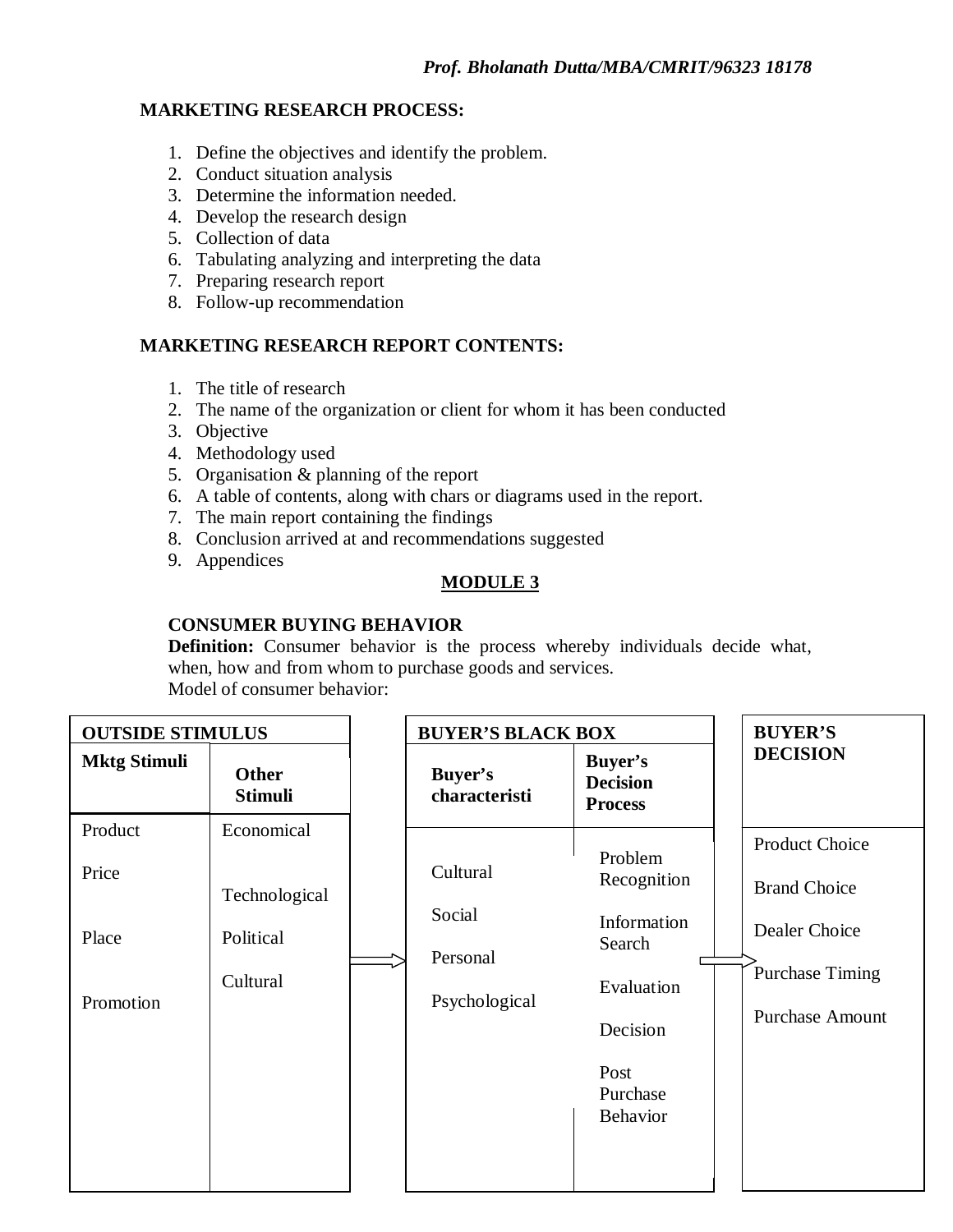# **MAJOR FACTORS INFLUENCING CONSUMER BEHAVIOR:**

| <b>CULTURE</b><br>Culture |               |                         |                      |              |
|---------------------------|---------------|-------------------------|----------------------|--------------|
|                           | <b>SOCIAL</b> |                         |                      |              |
| Sub-Culture               | Reference     | <b>PERSONAL</b>         |                      |              |
| <b>Social Class</b>       | Groups        |                         | <b>PSYCHOLOGICAL</b> |              |
|                           |               | Age & Life              | Motivation           |              |
|                           | Family        | Cycle stage             | Perception           |              |
|                           | Roles and     | Occupation              |                      |              |
|                           | <b>Status</b> |                         | Learning             | <b>BUYER</b> |
|                           |               | Economic<br>Circumstan  | Beliefs &            |              |
|                           |               | ces                     | Attitudes            |              |
|                           |               | Life Style              |                      |              |
|                           |               | Personality<br>$&$ self |                      |              |

#### **BUYING BEHAVIOR**

|                                                 | High Involvement                                     | Low Involvement                                  |
|-------------------------------------------------|------------------------------------------------------|--------------------------------------------------|
| Significant<br>differences<br>between<br>brands | <b>COMPLES BUYING</b><br><b>BEHAVIOR</b>             | <b>VARIETY SEEKING BUYING</b><br><b>BEHAVIOR</b> |
| Few<br>differences<br>between<br>brands         | <b>DISSONANCE REDUCING</b><br><b>BUYING BEHAVIOR</b> | <b>HABITUAL BUYING</b><br><b>BEHAVIOR</b>        |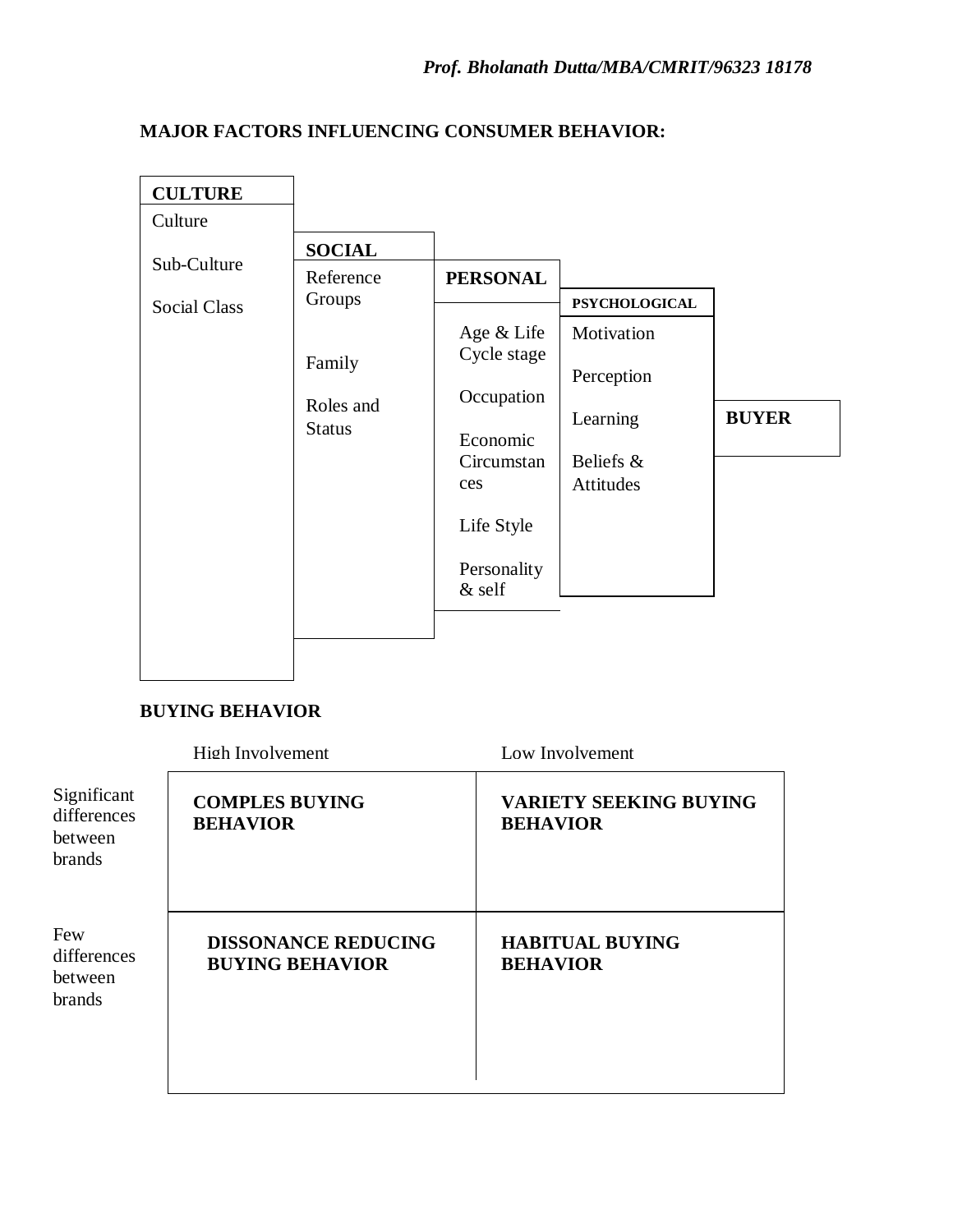#### **CONSUMER BUYING PROCESS:**



#### **BUSINESS MARKET:**

It consists of all the organizations that acquire goods and services used in the production of other products or services that are sold, rented or supplied to others. The major industries making up the business market are agriculture, forestry, fisheries, mining, mfg, construction, transportation, communication, banking, finance, insurance, services.

#### **CHARACTERISTICS:**

- Fewer buyers
- Larger buyers
- Close suppler-customer relationship
- Geographically concentrated buyers
- Derived demand
- Inelastic demand
- Professional purchasing
- Several buying influences
- Direct purchasing
- Leasing

#### **PARTICIPANTS IN THE BUSINESS BUYING PROCESS:**

- Initiator
- User
- Influencer
- Decider
- Approver
- **Buyer**
- Gate keeper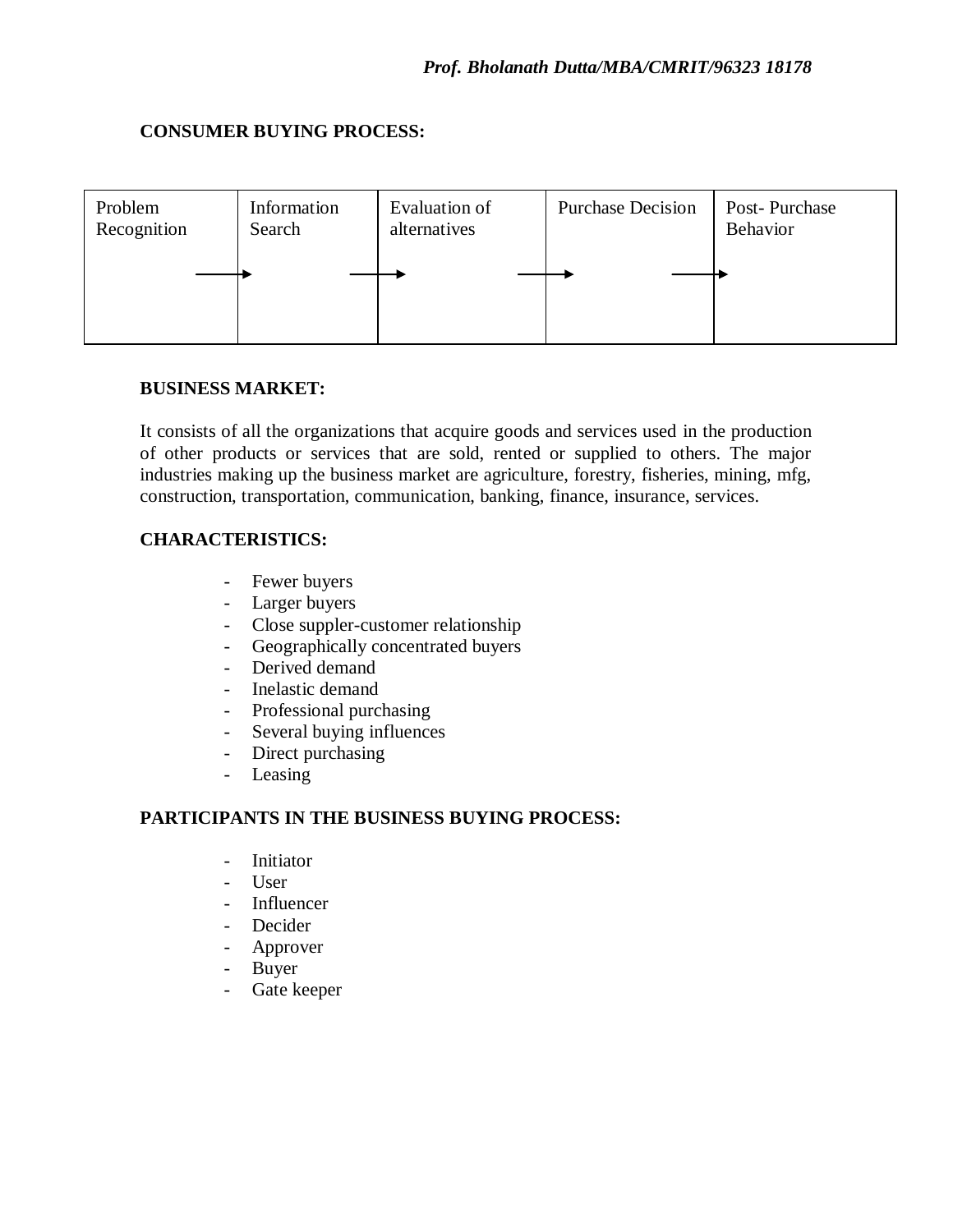# **MAJOR INFLUENCES ON INDUSTRIAL BUYING BEHAVIOR:**

| <b>Environmental</b>        |                |                      |                   |                       |
|-----------------------------|----------------|----------------------|-------------------|-----------------------|
| Level of demand             | Organizational |                      |                   |                       |
| Economic outlook            | Objectives     | <b>Interpersonal</b> |                   |                       |
| Interest rate               | Policies       | Interest             | <b>Individual</b> |                       |
| Rate of                     | Procedure      | Authority            | Age               |                       |
| technological<br>change     | Organizational | <b>Status</b>        | Income            |                       |
| Political                   | structure      | Empathy              | Education         | <b>BUSINESS BUYER</b> |
| developments                | System         | Persuasiveness       | Personality       |                       |
| Competitive<br>developments |                |                      | <b>Risk</b>       |                       |
|                             |                |                      | culture           |                       |
|                             |                |                      |                   |                       |
|                             |                |                      |                   |                       |
|                             |                |                      |                   |                       |
|                             |                |                      |                   |                       |
|                             |                |                      |                   |                       |
|                             |                |                      |                   |                       |
|                             |                |                      |                   |                       |

# **THE PURCHASING / PROCUREMENT PROCESS:**

- 1. Problem recognition
- 2. General need recognition
- 3. Product specification
- 4. Supplier search
- 5. Proposal solicitation
- 6. Supplier selection

# **TARGET MARKETING REQUIRES MARKETERS TO TAKE THREE MAJOR STEPS:**

1. Market segmentation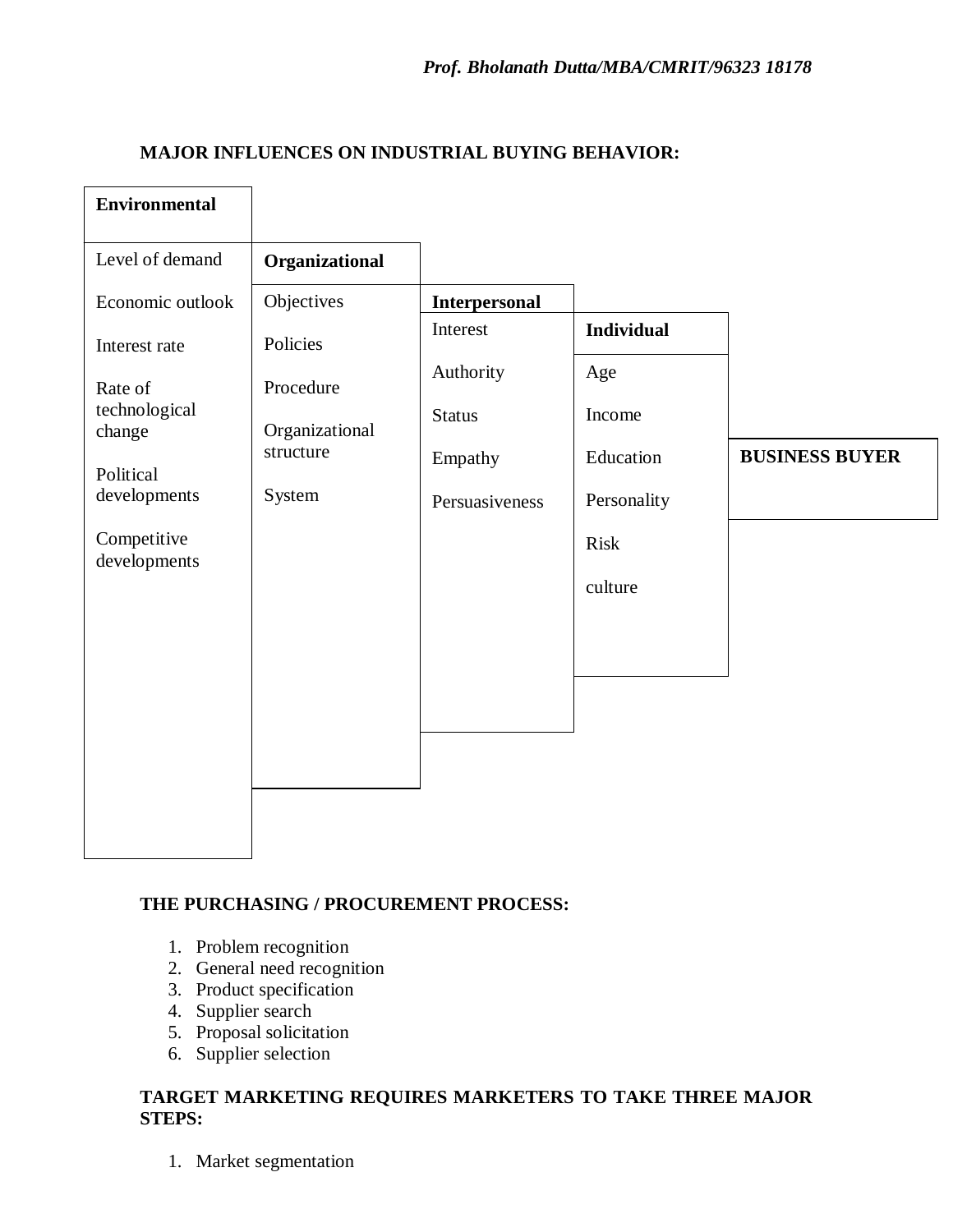- 2. Market targeting
- 3. Market Positioning

#### **LEVELS OF MARKET SEGMENTATION:**

- 1. Mass Marketing
- 2. Segment Marketing
- 3. Niche Marketing
- 4. Local Marketing
- 5. Individual Marketing
- 6. Self Marketing

#### **PATTERNS OF MARKET SEGMENTATION:**



#### **MARKET SEGMENTATION PROCEDURE**

- 1. Survey stage
- 2. Analysis stage
- 3. Profiling stage

#### **BASES FOR SEGMENTING CONSUMER MARKET**

| <b>GEOGRAPHIC</b>        |                                             |  |  |
|--------------------------|---------------------------------------------|--|--|
| Region                   | North India, south India, east India, west  |  |  |
|                          | India                                       |  |  |
| City or Metro Size       | Under 4,999; 5000-19,999 like this          |  |  |
| Density                  | Urban, suburban, rural                      |  |  |
| Climate                  | Northern, Southern                          |  |  |
| <b>DEMOGRAPHIC</b>       |                                             |  |  |
| Age                      | Under6, 6-11, 12-19, 20-34, 34-59 et al     |  |  |
| Family size              | 1-2, 3-4, 5+, 1-2, 2-3 et al.               |  |  |
| <b>Family Life Cycle</b> | Young, single, young, married, no children, |  |  |
|                          | married, youngest child under 6, married    |  |  |
|                          | with children, older, married with no       |  |  |
|                          | children, older single et al.               |  |  |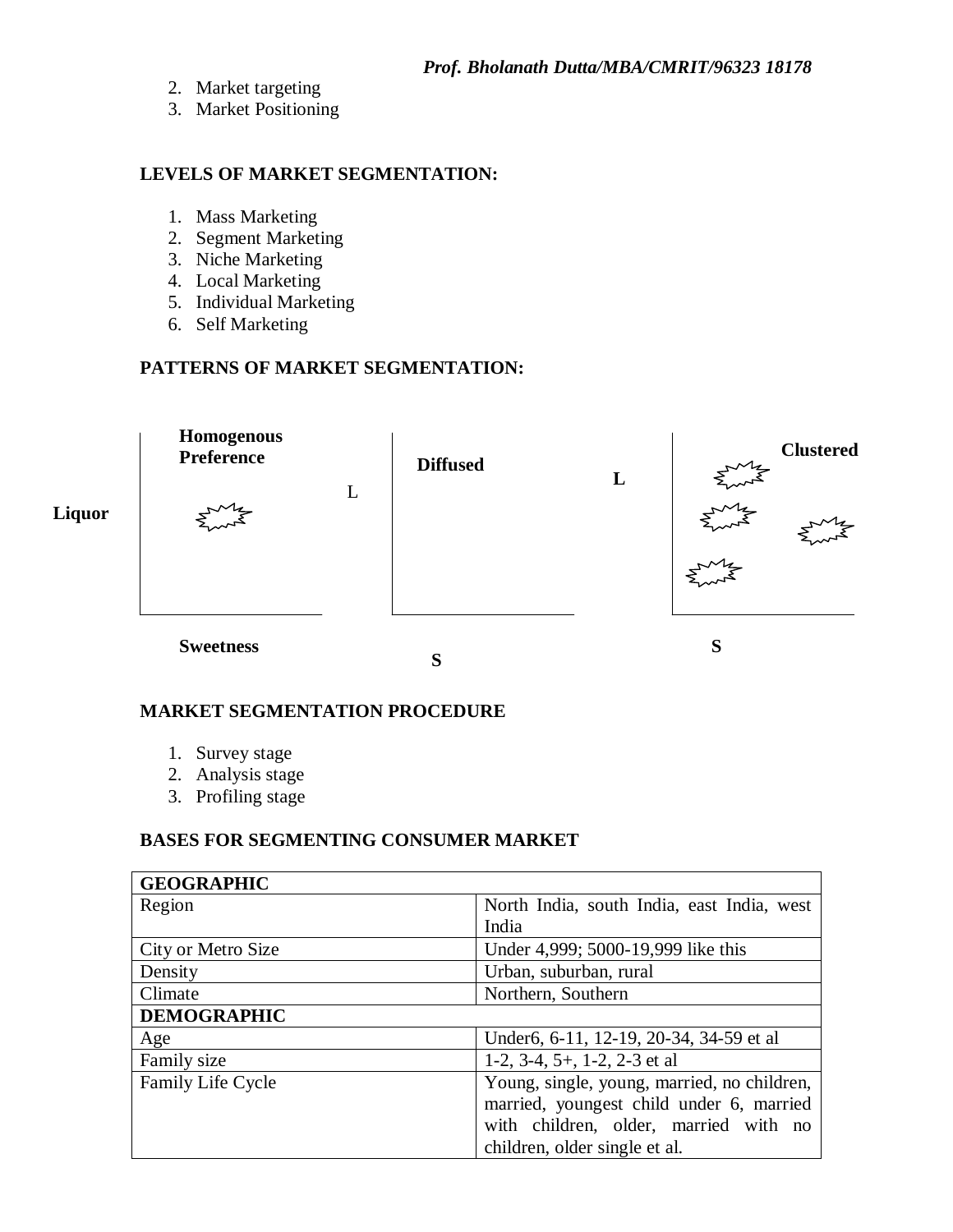Gender Male, FEMALE Income Under 45000/-, 45000-100,000/- et al Occupation Professional and technical, managers, officials, and proprietors, clerical, sales, craftspeople, operatives, farmers, retired, students, homemakers, unemployed Education High school, Higher Secondary School, Graduation, Post Graduation et al. Religion Hindu, Catholic, protestant, Jewish, Muslim Race White, Black, Asian Generation Baby Boomers, Generation X Nationality Indian, Japanese, American et al Social Class Lower lowers, upper lowers, working class, middle class, upper middles, lower uppers, upper uppers **PSYCHOGRAPHIC** Life Style Straights, swingers, Longhairs et al. Personality Compulsive, gregarious, authoritarian, ambitious **BEHAVIORAL** Benefits Quality, Service, Economy, Speed User status Non user, ex-user, potential user, first-time user, regular user Usage rate Light user, medium user, heavy user Loyalty status None, medium, strong, absolute Buyer readiness stage Unaware, aware, informed, interested, desirous, intending to buy Attitude Toward Product Fundamerical Enthusiastic, positive, indifferent, negative, hostile

*Prof. Bholanath Dutta/MBA/CMRIT/96323 18178*

# **MAJOR SEGMENTATION VARIABLES FOR BUSINESS MARKETS:**

| <b>DEMOGRAPHIC</b>                 |                                             |  |  |
|------------------------------------|---------------------------------------------|--|--|
| Industry                           | Which industries should we serve?           |  |  |
| Company size                       | What size companies should we serve?        |  |  |
| Location                           | Which geographical areas should we serve?   |  |  |
| <b>OPERATIVE VARIBALES</b>         |                                             |  |  |
| Technology                         | What customer technologies should we        |  |  |
|                                    | focus on?                                   |  |  |
| User/nonuser status                | Should we serve heavy users, medium         |  |  |
|                                    | users, light users, or nonuser?             |  |  |
| Customer capabilities              | Should we serve customers needing many      |  |  |
|                                    | or few services?                            |  |  |
| <b>PURCHASING APPROACHES</b>       |                                             |  |  |
| Purchasing – function organization | Should we serve companies with highly       |  |  |
|                                    | centralized or decentralized purchasing     |  |  |
|                                    | organizations?                              |  |  |
| <b>Power Structure</b>             | Should we serve<br>companies<br>that<br>are |  |  |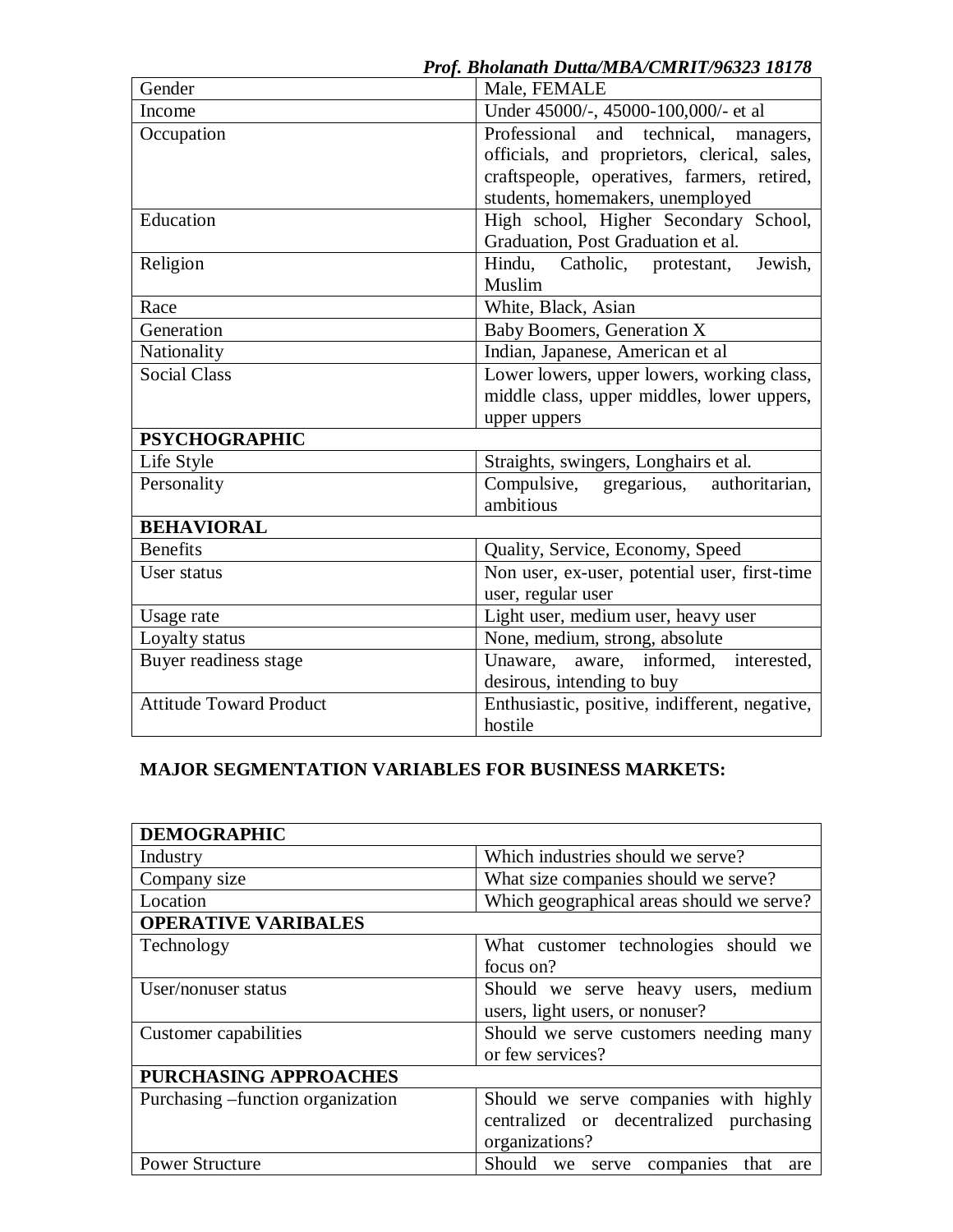|                                 | engineering dominated,<br>financially        |  |  |  |  |
|---------------------------------|----------------------------------------------|--|--|--|--|
|                                 | dominated, and so forth?                     |  |  |  |  |
|                                 |                                              |  |  |  |  |
| Nature of exiting relationships | Should we serve companies with which we      |  |  |  |  |
|                                 | have strong relationships or simply go after |  |  |  |  |
|                                 | the most desirable companies?                |  |  |  |  |
|                                 |                                              |  |  |  |  |
| General purchase policies       | Should we serve companies that prefer        |  |  |  |  |
|                                 | leasing? Service contracts?<br>Systems       |  |  |  |  |
|                                 | purchases? Sealed bidding?                   |  |  |  |  |
| <b>Purchasing Criteria</b>      | Should we serve companies that are           |  |  |  |  |
|                                 | seeking quality? Service? Price?             |  |  |  |  |
| <b>SITUATIONAL FACTORS</b>      |                                              |  |  |  |  |
| Urgency                         | Should we serve companies that need quick    |  |  |  |  |
|                                 | and sudden delivery or service?              |  |  |  |  |
| Specific application            | Should we focus on certain application of    |  |  |  |  |
|                                 | our product rather than all applications?    |  |  |  |  |
| Size of Order                   | Should we focus on large or small orders     |  |  |  |  |
| PERSONAL CHARACTERISTICS        |                                              |  |  |  |  |
| Buyer-seller similarity         | Should we serve companies whose people       |  |  |  |  |
|                                 | and values are similar to ours?              |  |  |  |  |
| Attitudes toward risk           | Should we serve risk-taking or risk-         |  |  |  |  |
|                                 | avoiding customers?                          |  |  |  |  |
| Loyalty                         | Should we serve companies that show high     |  |  |  |  |
|                                 | loyalty to their suppliers?                  |  |  |  |  |

# **MARKET TARGETING:**

- 1. Evaluate the Market Segment
- 2. Selecting the Market Segment
	- **(a) Single segment concentration.**



- **(b) Selected Specialization:**
	- **M1 M2 M3**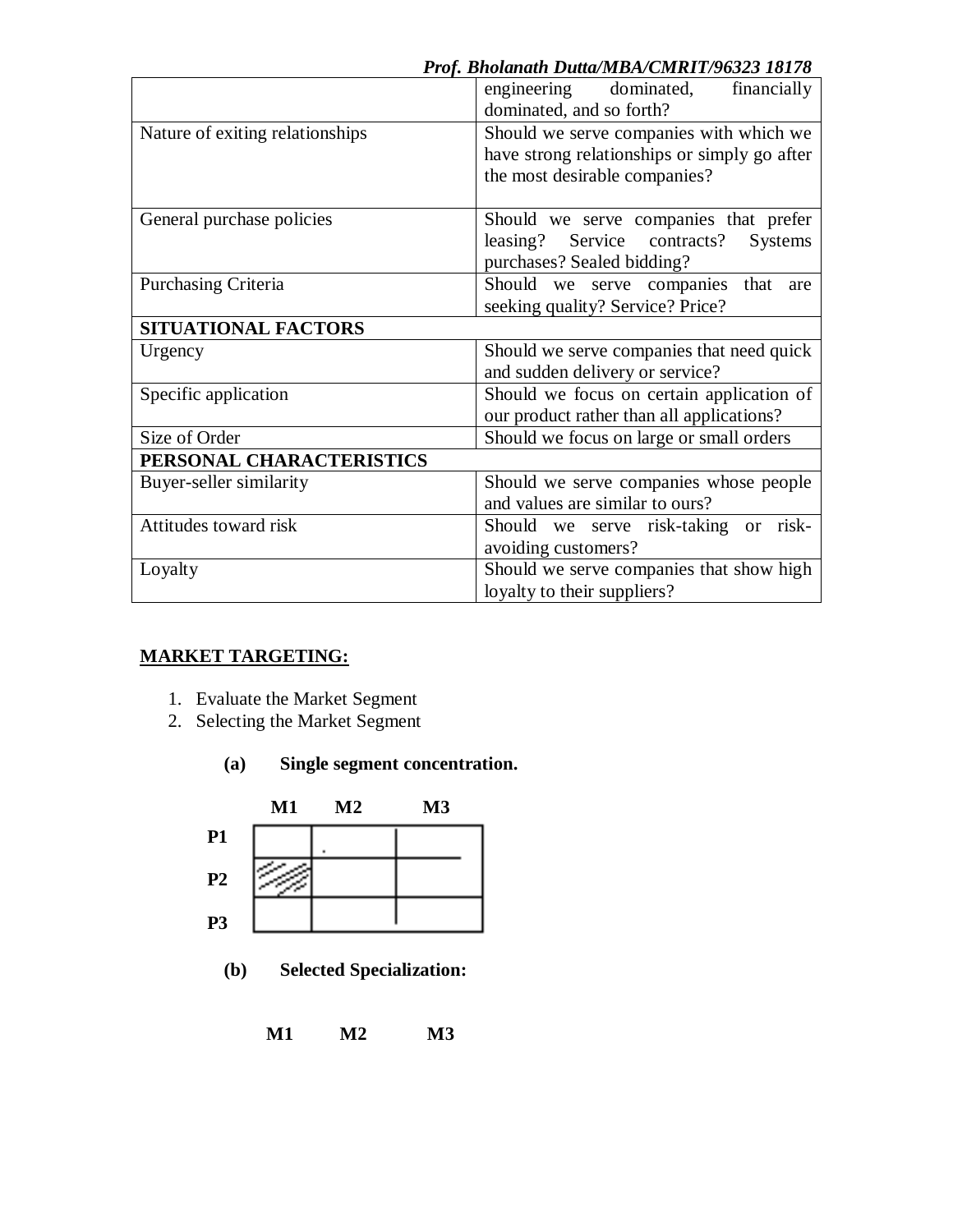#### *Prof. Bholanath Dutta/MBA/CMRIT/96323 18178*









|                | .   |  |
|----------------|-----|--|
| P <sub>2</sub> | . . |  |
| P <sub>3</sub> |     |  |
|                |     |  |



# **PRODUCT PLANNING & DEVELOPMENTS**

**Definition:** A product is anything that can be offered to satisfy a need or want. Occasionally, we will use other terms for product, such as offering or solution. A product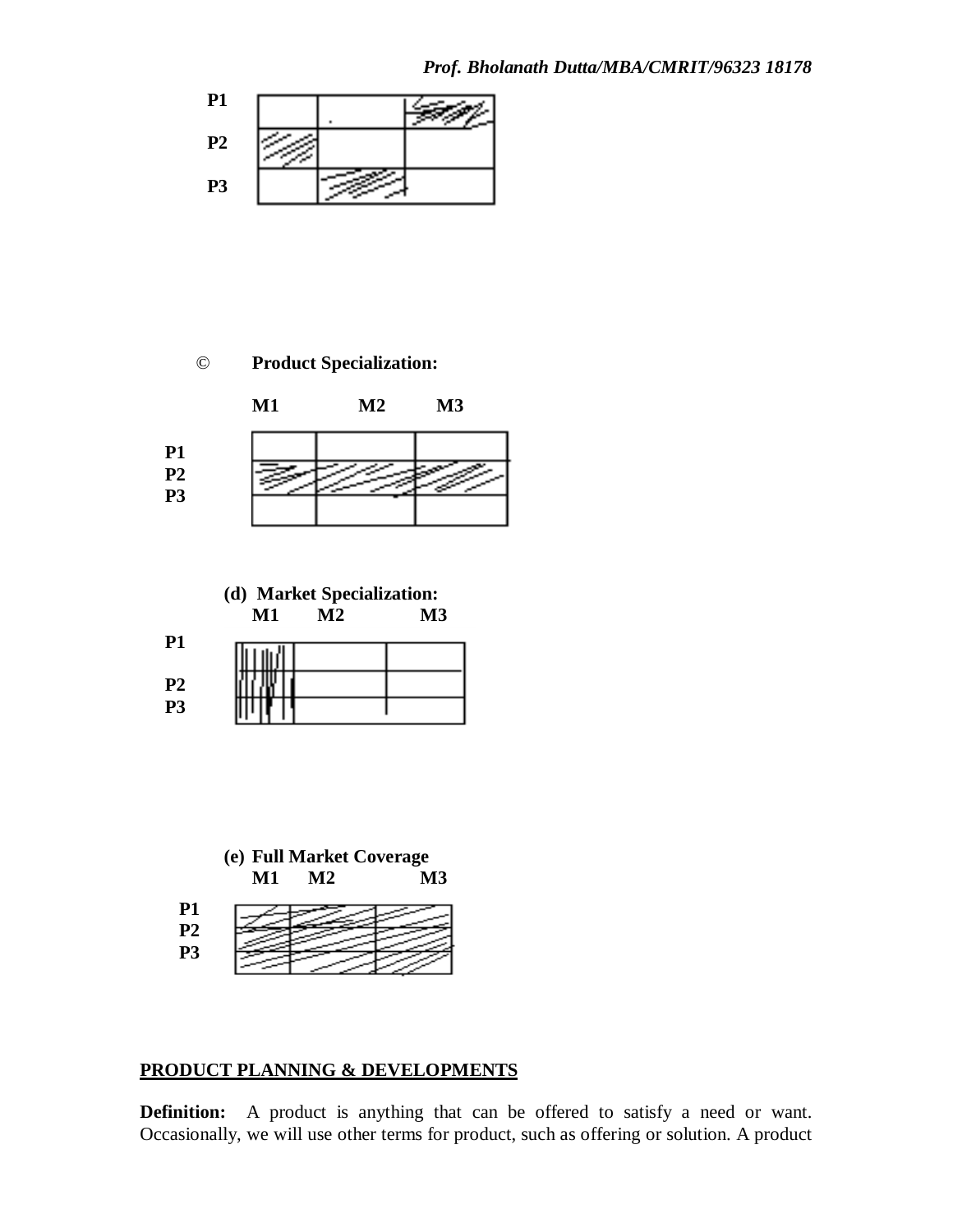or offering can consist of as many as three components: Physical goods, services, and ideas.

It can be persons (Michael Jordan), Places (Hawaii) or organization (American Heart Association).

**FIVE LEVELS OF A PRODUCT:**



#### **PRODUCT HIERARCHY:**

- 1. Need Family: Security
- 2. Product Family: Savings & Income
- 3. Product Class: Financial Instruments
- 4. Product Line: Life Insurance
- 5. Product Type: Term life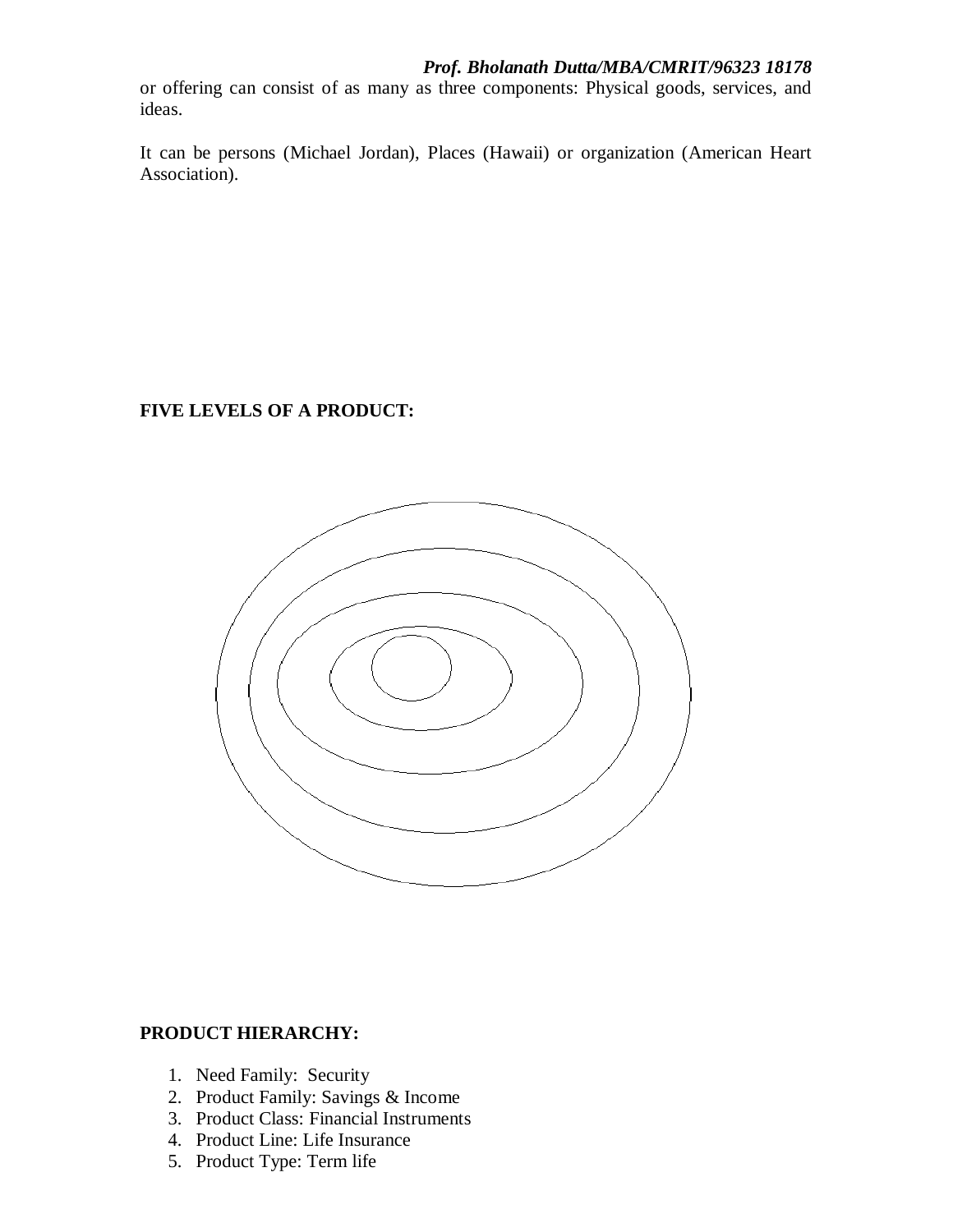- 6. Brand: Prudential
- 7. Item: Prudential renewable term life insurance

#### **NEW PRODUCT DEVELOPMENT PROCESS:**

- 1. Idea Generation
- 2. Idea Screening
- 3. Business analysis
- 4. Test Marketing
- 5. Required Modification
- 6. Commercialization

# **THE CONSUMER ADOPTION PROCESS:**

- > Awareness
- $\triangleright$  Interest
- $\triangleright$  Evaluation
- $\triangleright$  Trial
- $\triangleright$  Adoption

Time of adoption of Innovation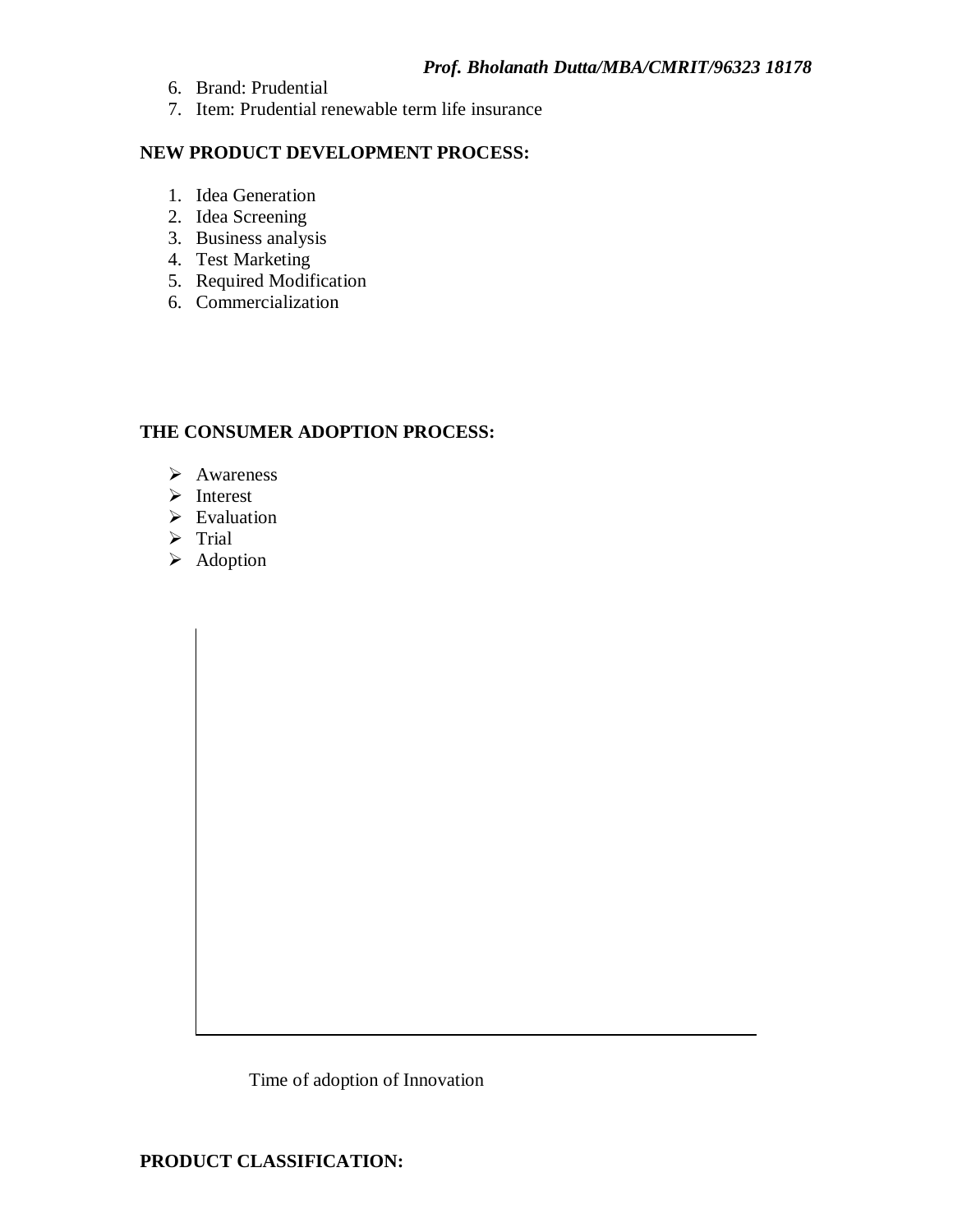# *Prof. Bholanath Dutta/MBA/CMRIT/96323 18178*

Product can be classified into three groups, according to their durability and tangibility:

- 1. Non-durable (Consumer) goods: Soap, salt, toothpaste et al.
- 2. Durable goods: Refrigerators, machine tools, clothing etc.
- 3. Services: Hair cut, Repairs.

#### **CONSUMER GOODS CLASSIFICATION:**

- 1. Convenience goods: soaps, news paper
- 2. Shopping goods: furniture, clothing, major appliances
- 3. Specialty Goods: fancy goods, cars, stereo
- 4. Unsought goods: consumers don't know; even know don't think for buying.

# **INDUSTRIAL GOODS CLASSIFICATON:**

- 1. Materials & Parts: RM & Parts
- 2. Capital Items: Installation & Equipment
- 3. Supplies & Business Service
	- (a) Operating supplies: Lubricant, Coal, Pencil
	- (b) Maintenance and repair: Paint, Nails, and Brooms.
	- (c) Business Advisory Services: Legal, Management consultancy

#### **PRODUCT MIX DECISION:**

Definition: A Product mix (also called product assortment) is the set of all products and items that a particular seller offers for sale to buyers.

| <b>Detergents</b> | <b>Toothpaste</b> | <b>Bar Soap</b> | <b>Disposable</b> | <b>Paper Tissue</b> |
|-------------------|-------------------|-----------------|-------------------|---------------------|
|                   |                   |                 | <b>Diapers</b>    |                     |
| Ivory snow        | Glenn             | Ivory           | Pampers           | Charmin             |
| Dreft             |                   | Kirk's          | Luvs              | <b>Puffs</b>        |
| Tide              | Crest             | Lava            |                   | Banner              |
| Cheer             |                   | Camay           |                   | Summit              |
| Oxydol            |                   | Zest            |                   |                     |
| Dash              |                   | Safeguard       |                   |                     |
| <b>Bold</b>       |                   | Coast           |                   |                     |
| Gain              |                   | Oil of Olay     |                   |                     |
| Era               |                   |                 |                   |                     |
|                   |                   |                 |                   |                     |

# **PRODUCT MIX WIDTH (P&G)**

- $\triangleright$  The width of P&G's product mix refers to how many different product lines the company carries table shows a product mix width of five lines.
- $\triangleright$  The length of P&G's product mix refers to the total number of items in its product mix. Table shows 25.
- $\triangleright$  The depth of P&G's product mix refers to how many variants are offered of each product in the line.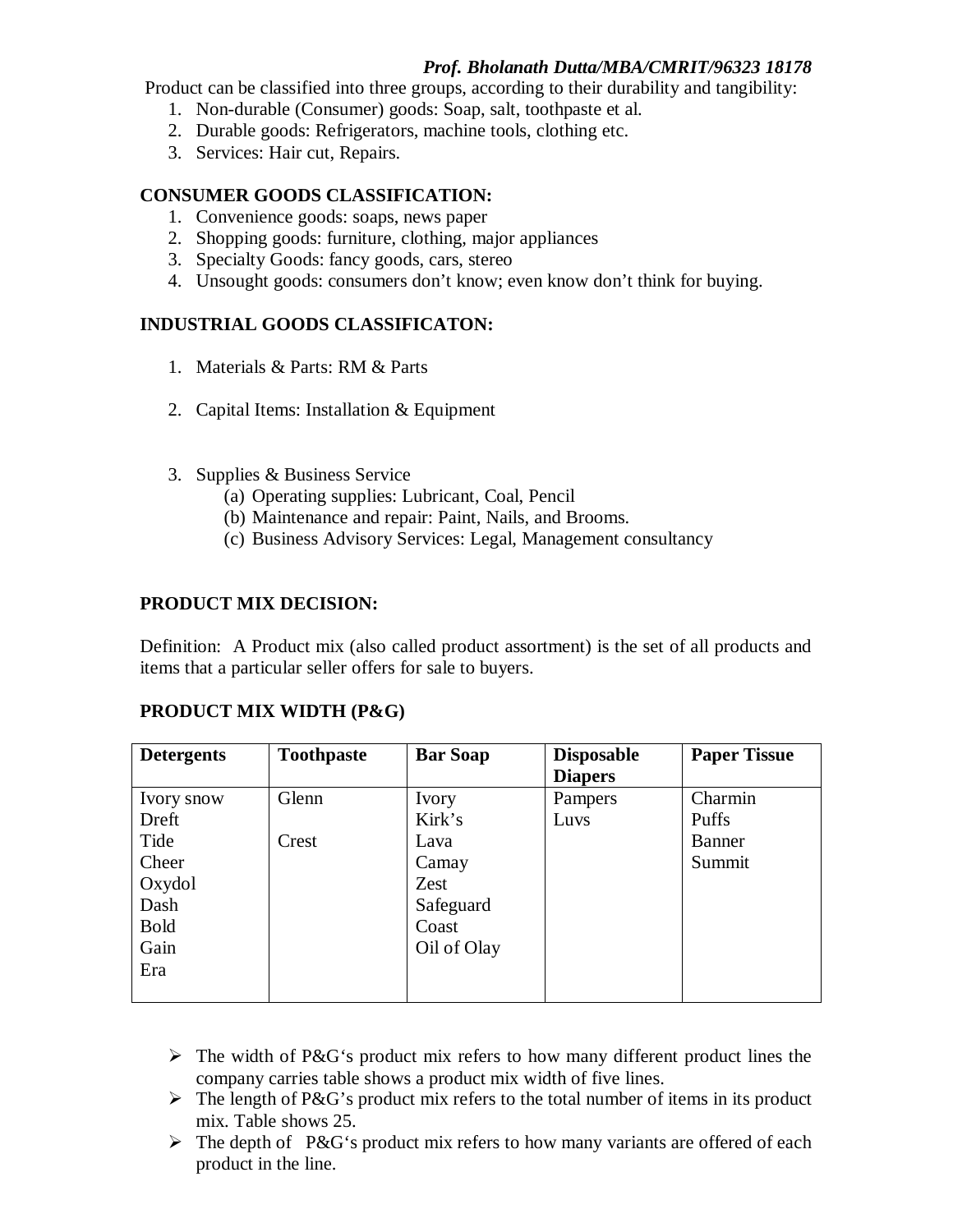# *Prof. Bholanath Dutta/MBA/CMRIT/96323 18178*

- $\triangleright$  The consistency of the product mix refers to how closely related the various product lines are in end use, production requirements, distribution channels or some other way. P&G in table has high consistency.
	- **PRODUCT – LINE DECISIONS**
	- **PRODUCT LINE LENGTH**
	- **LINE STRETCHING**
	- **LINE FILLING**
	- **LINE MODERNIZATION**
	- **LINE FEATUREING**
	- **LINE PRUNNING**

# **BRAND DECISION:**

Definition: (AMA) A name, term, sign, symbol, or design, or a combination of them, intended to identify the goods or services of one seller or group of sellers and to differentiate them from those of competitors.

#### **CHARACTERISTICS:**

- $\triangleright$  Attributes
- $\triangleright$  Benefits
- $\triangleright$  Values
- $\triangleright$  Culture
- $\triangleright$  Personality
- $\triangleright$  User

# **BRAND EQUITY**

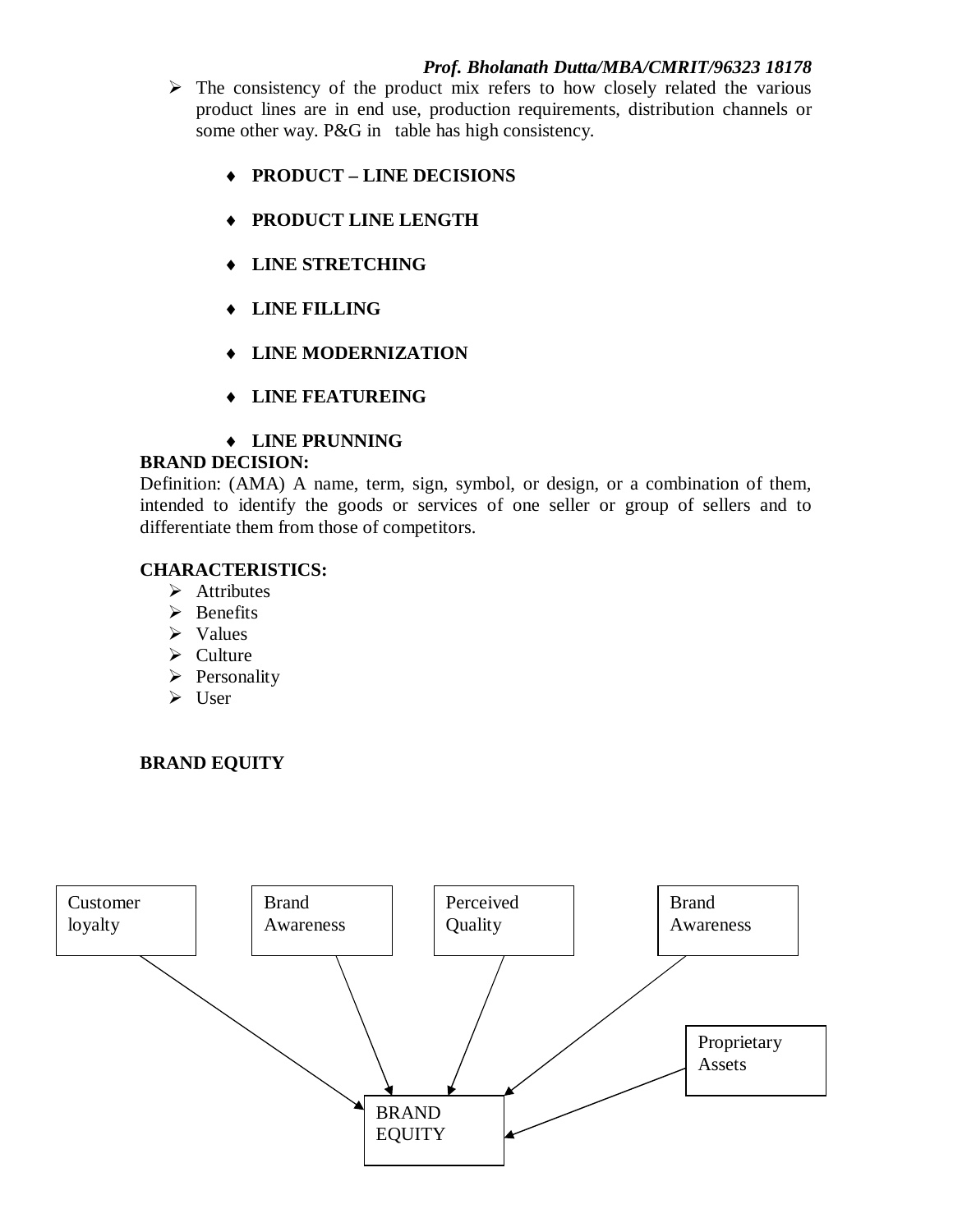

#### **BRAND NAME DECISION:**

- $\triangleright$  Individual names
- $\triangleright$  Blanket family names
- $\triangleright$  Separate family names for all products
- $\triangleright$  Corporate name combined with individual product name

# **QUALITIES FOR A BRAND NAME:**

- It should suggest something about the product's benefit: Amul whitener
- It should suggest the product or service category: news week
- It should suggest concrete " high imagery" qualities: lux international
- Easy to spell, pronounce and remember: tide
- It should not carry poor meaning in other countries and languages: Nova car name in Spanish means " doesn't move"

# **BRAND BUILDING TOOLS:**

- Public relations and press release
- **Sponsorships**
- Clubs & consumer communities
- Factory visits
- Trade shows
- Event marketing
- Public facilities

-

- Social cause marketing
- Celebrity personality.

# **BRAND STRATEGY DECISION:**

- **LINE EXTENSION**
- **BRAND EXTENSION**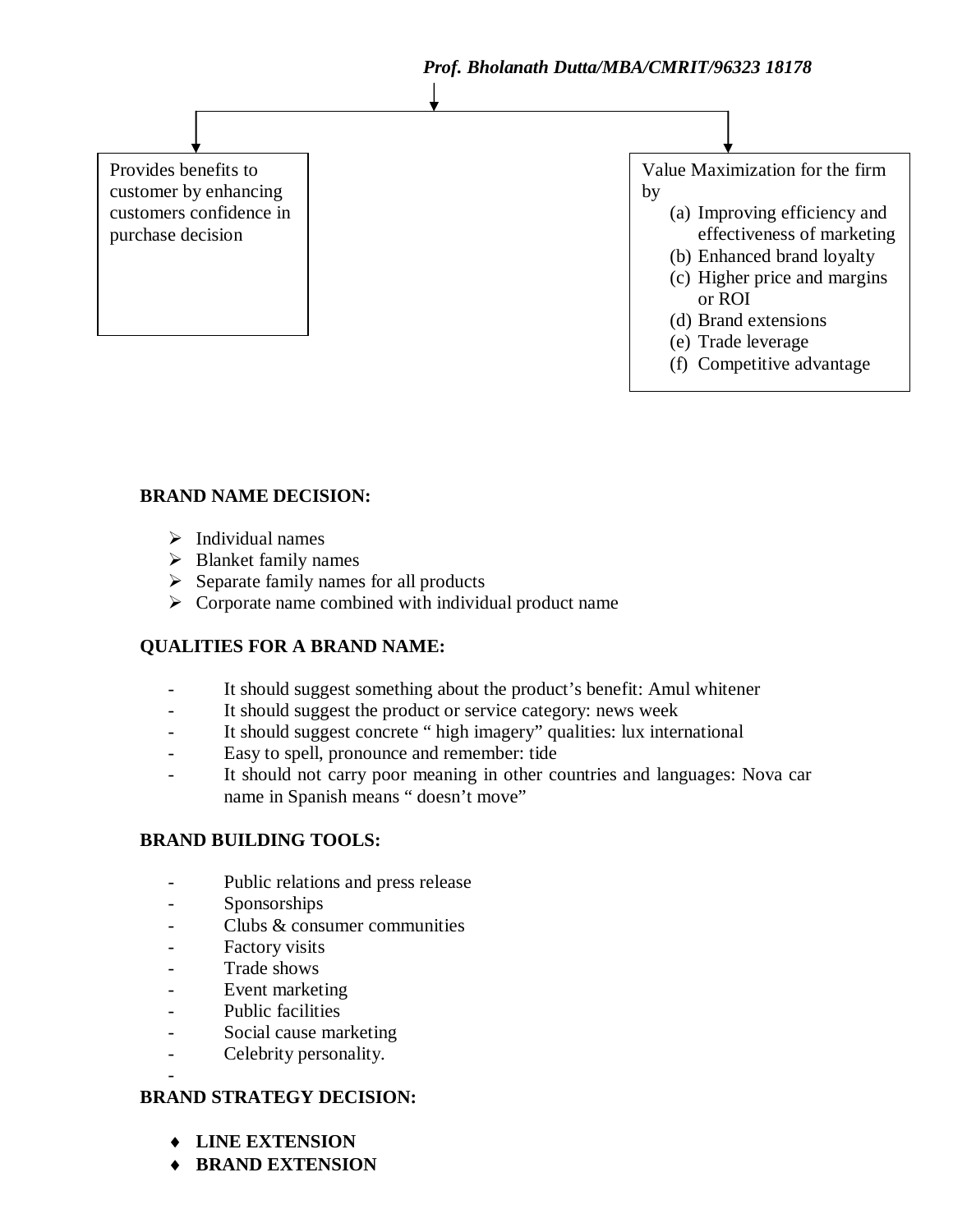#### **MULTI BRAND**

#### **PACKAGING:**

All activities of designing & producing the container for a product. The contained is called the package. Packing is wrapping only.

#### **LABELLING:**

It may be a simple tag attached to the product or an elaborately designed graphic that is part of the package. The label might carry only the brand name or a great deal of information. Even if the seller prefers a simple label, the law may require additional information.

# **PRODUCT LIFE CYCLE;**

- 1. Introduction
- 2. Growth
- 3. Maturity
- 4. Decline

Sales

Time

1. **Introduction stage:** Product is just launched so huge cost involved.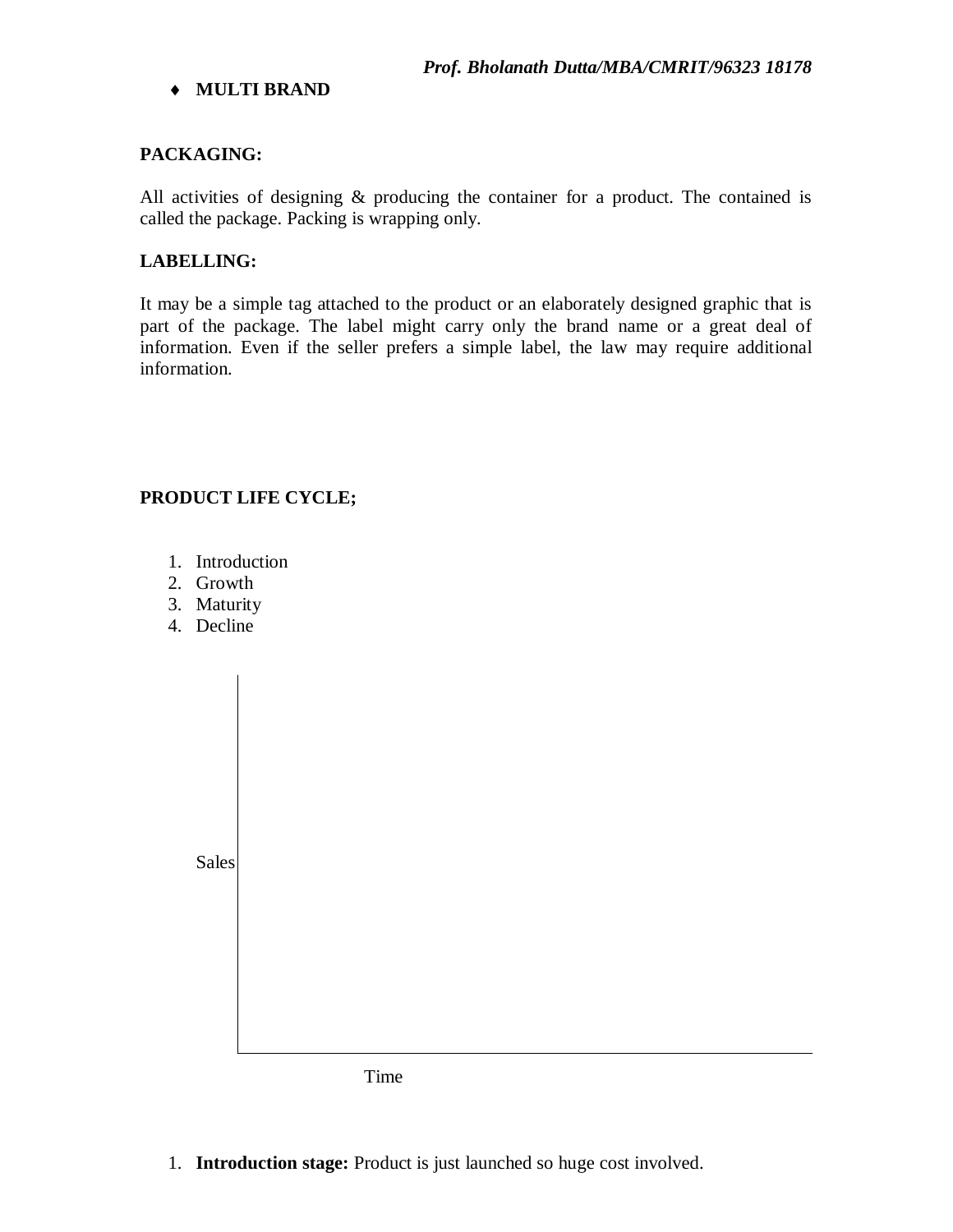## **Marketing strategies:**

Firm tries to stimulate demand for the new product and also to reduce the BEP.



#### **2.Growth Stage**

#### **Marketing strategies:**

The firm uses several strategies to sustain rapid market growth as long as possible;

- It improves product quality and adds new product features and improved styling.
- It adds new models and flanks products.
- It enters new market segments.
- Increases its distribution coverage and enters new distribution channels.
- It shifts from product awareness advtg to product preference advertising it lowers prices to attract the next layer of price-sensitive buyers.

#### **3.Maturity Stage:**

#### **Marketing strategies:**

- Market modification
- Product modification
- Marketing mix modification

#### **4.Decline Stage:**

#### **Marketing strategies:**

- Identifying weak spots try to remove.
- Find out the new market where people still interested.
- Drop the product. Here firm can sell the brand if someone is interested. If nobody is there then stop production.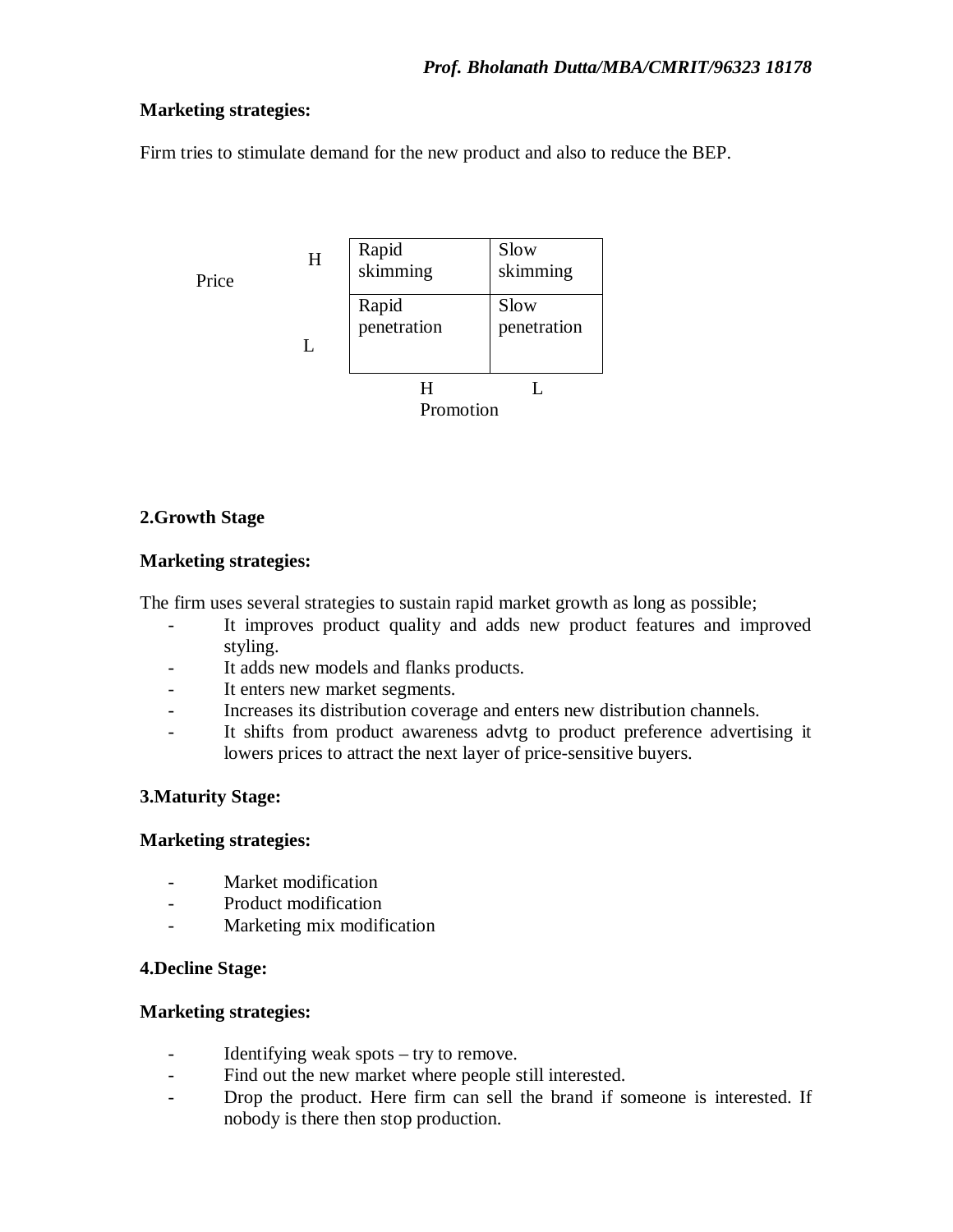# *Prof. Bholanath Dutta/MBA/CMRIT/96323 18178* **MODULE –5**

#### **PRICING**

Importance of pricing: It is the only element in the marketing mix that produces revenue the other elements produce cost. Price is also one of the most flexible elements of the marketing mix, in that it can be changed quickly, unlike product features and channel commitments.

#### **OBJECTIVES:**

- Survival
- Maximum current profit
- Maximum current revenue
- Maximum sales growth
- Maximum market skimming
- Product quality leadership

#### Price

|         |   | High                | Medium         | Low              |
|---------|---|---------------------|----------------|------------------|
| Product | H | 1. Premium strategy | 2. High value  | 3. Super - Value |
| Quality |   |                     | strategy       | strategy         |
|         | M | 4. Over charging    | 5. Medium      | 6. Good-value    |
|         |   | strategy            | Value strategy | strategy         |
|         |   | 7. Rip-off strategy | 8. False-      | 9. Economy       |
|         |   |                     | economy        | strategy         |
|         |   |                     | Strategy       |                  |
|         |   |                     |                |                  |

# **SELECTING PRICING METHOD:**

- 1. Mark-up Pricing
- 2. Target- return pricing
- 3. Perceived value pricing
- 4. Value pricing
- 5. Going rate pricing
- 6. Sealed-bid pricing
- 7. Psychological pricing.

# **PRICE DISCOUNTS & ALLOWANCES:**

- Cash discount
- Quantity discount
- Functional discount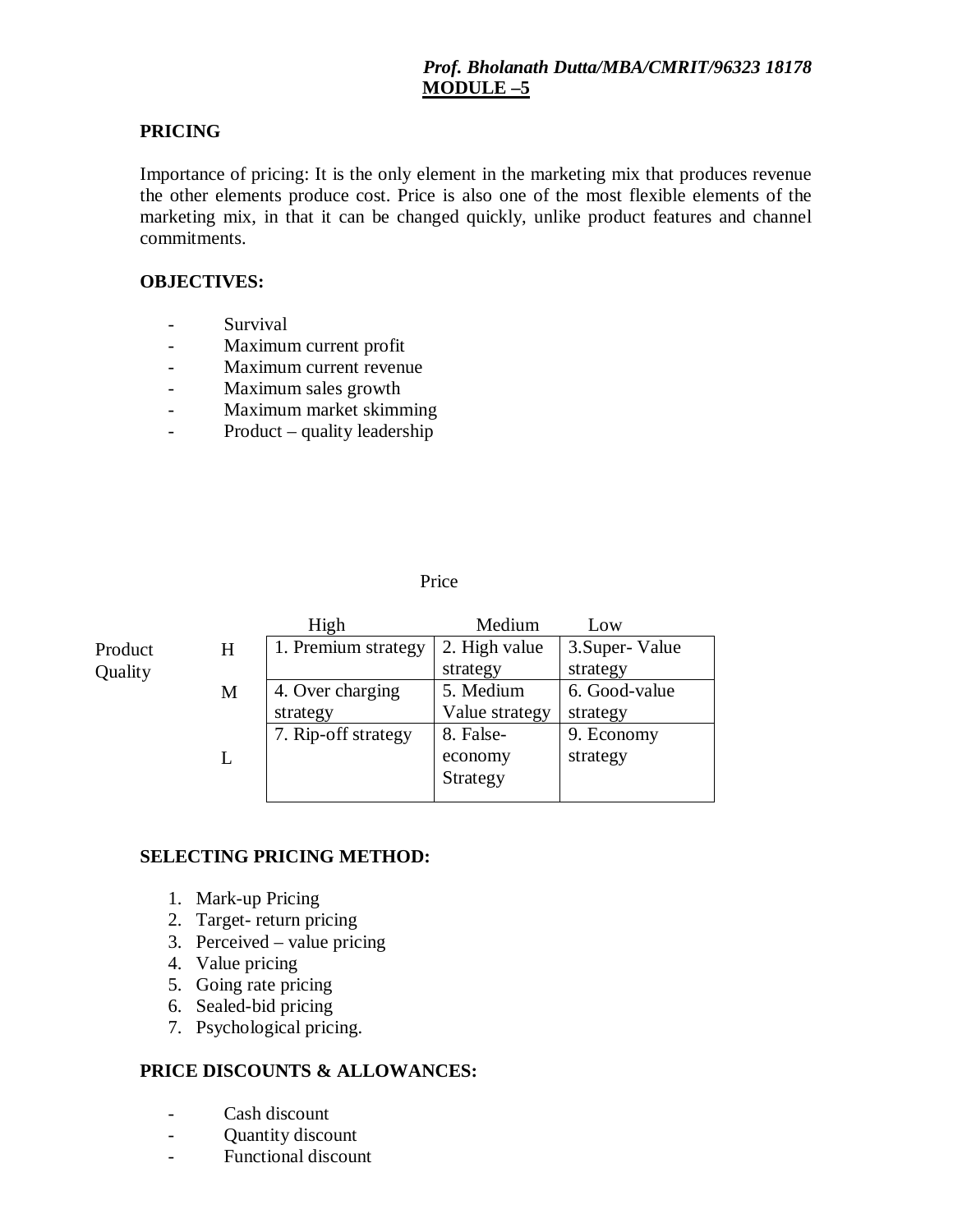- Seasonal discount
- Allowances
- Promotional pricing

#### **DISCRIMINATORY PRICING:**

- Customer segment pricing
- Product form pricing
- Image pricing
- Location pricing
- Time pricing

#### **PRODUCT MIX PRICING**

- Product line pricing
- Optional feature pricing
- Captive product pricing
- Two-part pricing
- By product pricing
- Product building pricing.

# **MODULE- 6**

#### **DISTRIBUTION:**

**Definition:** It is the set of interdependent organizations involved in the process of making a product or service available for use or consumption.

1. Distribution without the help of intermediaries:



2. Distribution with the help of the intermediaries: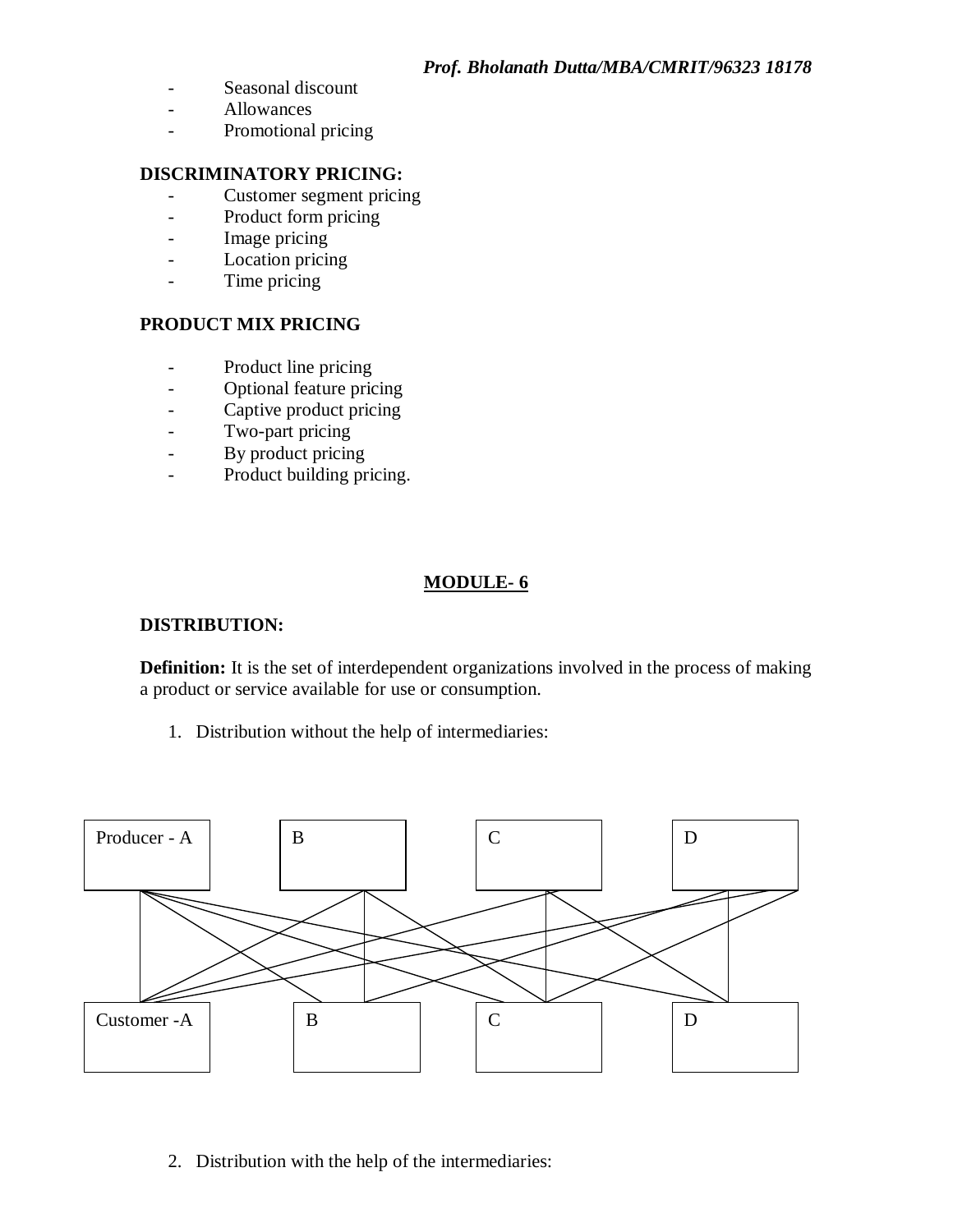#### *Prof. Bholanath Dutta/MBA/CMRIT/96323 18178*



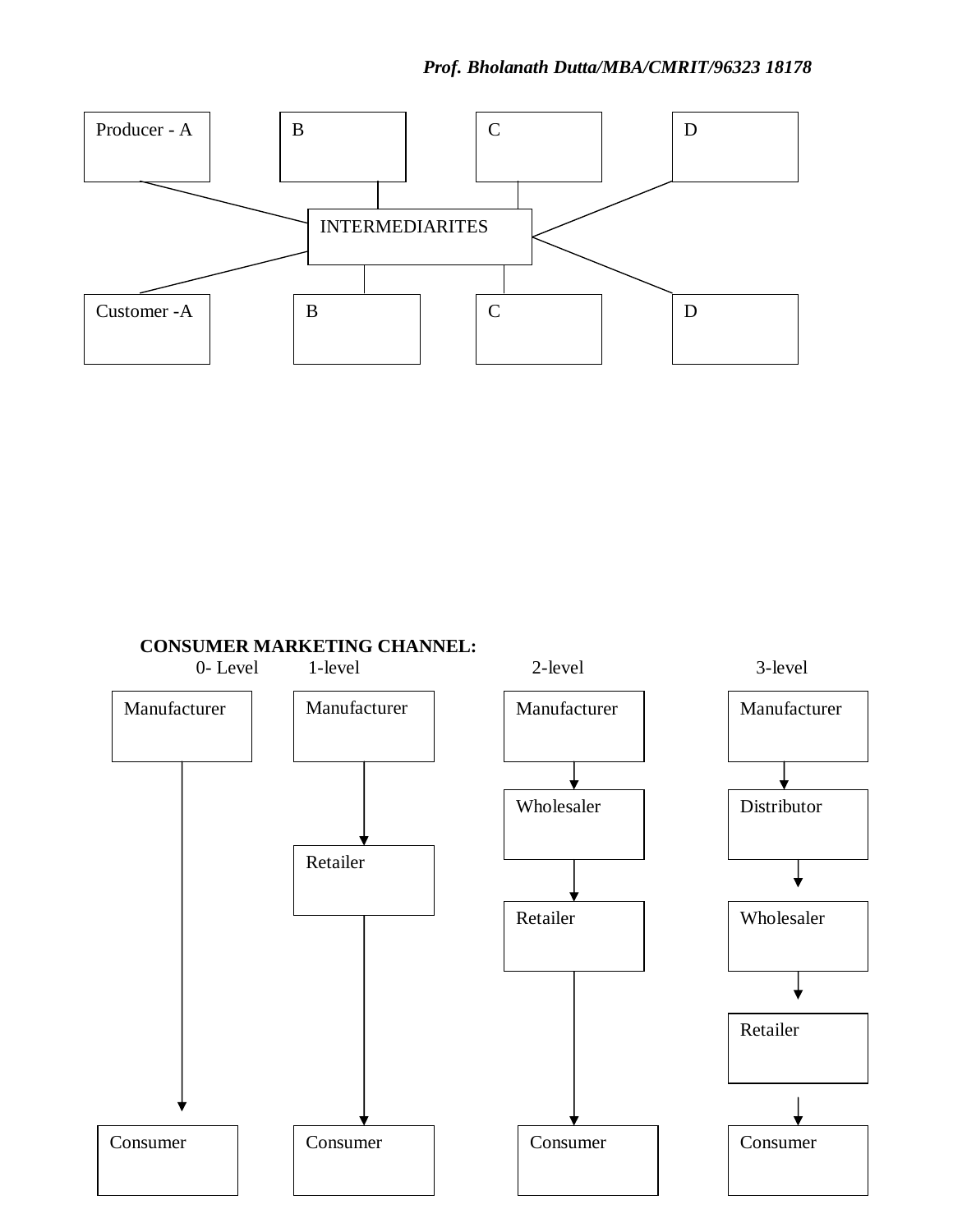

# **INDUSTRIAL MARKETING CHANNEL:**

#### **DETERMINATION OF CHANNEL LENGTH:**

- 1. Market Concentration
- 2. Order Size
- 3. Technical Product
- 4. Gross Margin
- 5. Financial Resources
- 6. Resale Price Maintenance
- 7. Product Characteristics
- 8. Location

#### **FACTORS AFFECTING THE CHOICE OF DISTRIBUTION CHANNEL:**

- 1. Market Consideration
- 2. Product Consideration
- 3. Company Consideration
- 4. Consumer Consideration

#### **CHANNEL DYNAMICS:**

- 1. VMS
- 2. HMS
- 3. Multi Channel Marketing System

#### **CAUSES OF CHANNEL CONFLICT:**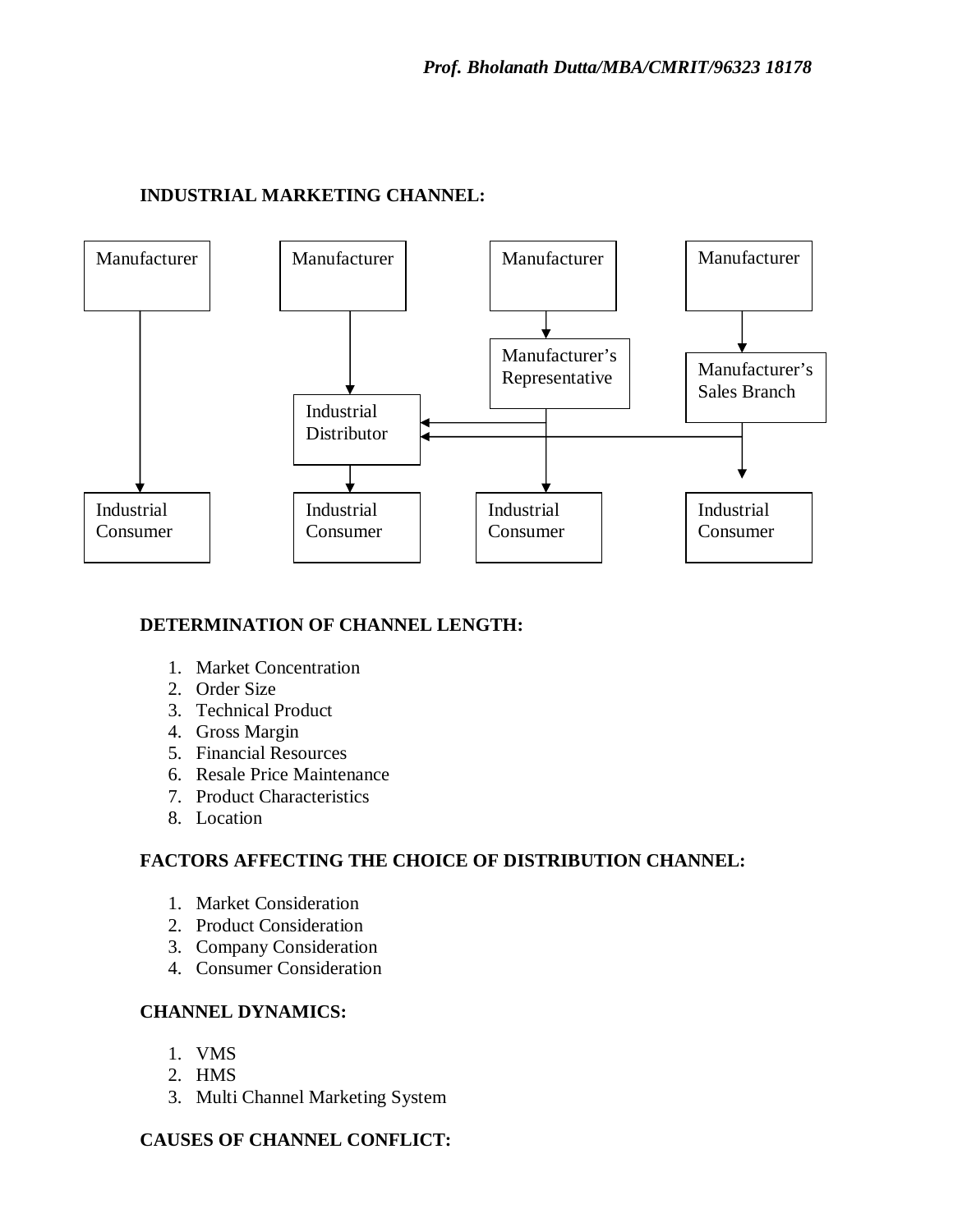- 1. Goal incompatibility
- 2. Unclear roles and rights
- 3. Difference in perception
- 4. Intermediaries' great dependence on the manufacturer

# **MANAGING CHANNEL CONFLICT:**

- The most important mechanism is the adoption of super ordinate goals.
- A useful conflict management device is the exchange of persons between two or more channel levels.
- Co-optation is an effort by one organization to win the support of the leaders of another organization by including them in advisory councils, boards of directors and the like.
- Much can be accomplished by encouraging joint membership in and between trade associations.
- When conflict is chronic or acute, the parties may have to resort to diplomacy, mediation or arbitration diplomacy takes place when each side sends a persons or group to other side to resolve the conflict to work more or less continuously with each other to avoid the flaring up of conflicts.

#### **CHANNEL DESIGN:**

- Analyzing customer's desired service output levels.
- Establishing the channel objectives and constraints.
- Identifying the major channel alternatives.
- Evaluating the major channel alternatives.

# **MODULE – 7**

#### **PROMOTION:**

**IMC:** It means mix of all the five major modes of communication.

- (i) Advertising
- (ii) Sales Promotion
- (iii) Public Relation & Publicity
- (iv) Personal Selling &
- (v) Direct Marketing

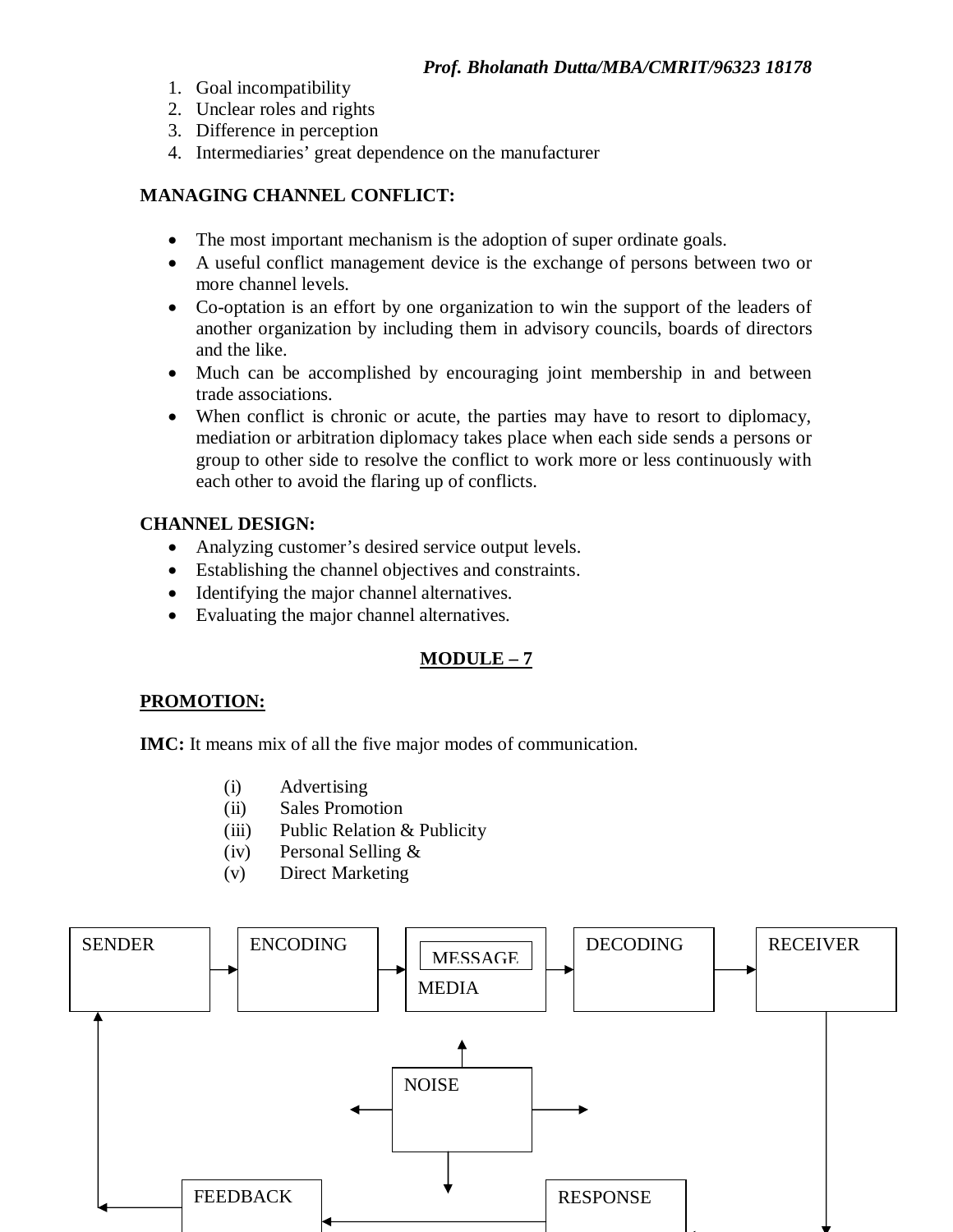#### ELEMENTS IN THE COMMUNICATION PROCESS

# **DEVELOPING EFFECTIVE COMMUNICATION:**

- 1. Identify the target audience
- 2. Determining the communication objective
- 3. Designing the message
- 4. Selecting the communication channel
- 5. Establishing the total promotion budget
- 6. Deciding on promotion mix
- 7. Measuring the promotion's results
- 8. Managing & co-ordination.

# **THE PROMOTIONAL TOOLS**

- 1. Advertising:
- 2. Sales Promotion
- 3. Personal selling
- 4. Public Relations
- 5. Direct Marketing

# **CRM:**

It is a comprehensive approach for creating, maintaining and expanding customer relationships.

**ECRM:** CRM On electronic media.

# **MODULE- 8**

# **MARKETING PLANNING:**

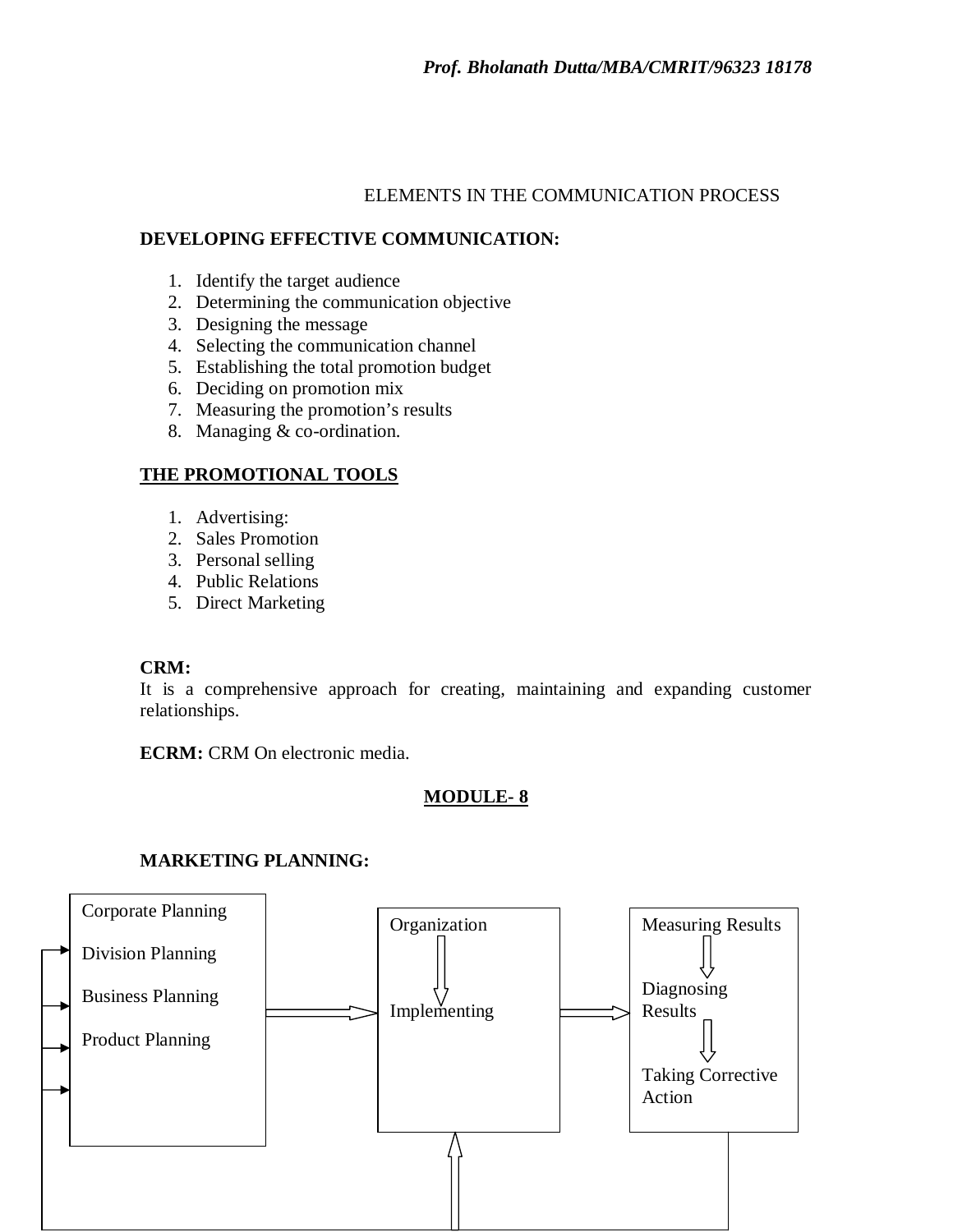#### **CONTENTS OF ANNUAL MARKETING PLAN:**

- 1. Executive Summary
- 2. Company Situation
- 3. Environment
- 4. Target Market
- 5. Objective
- 6. Strategy
- 7. Action Program
- 8. Anticipated Results
- 9. Contingency Plans
- 10. Appendixes

#### **ORGANIZATION STRUCTURE AND TYPE**:

#### **1. Functional Structure**

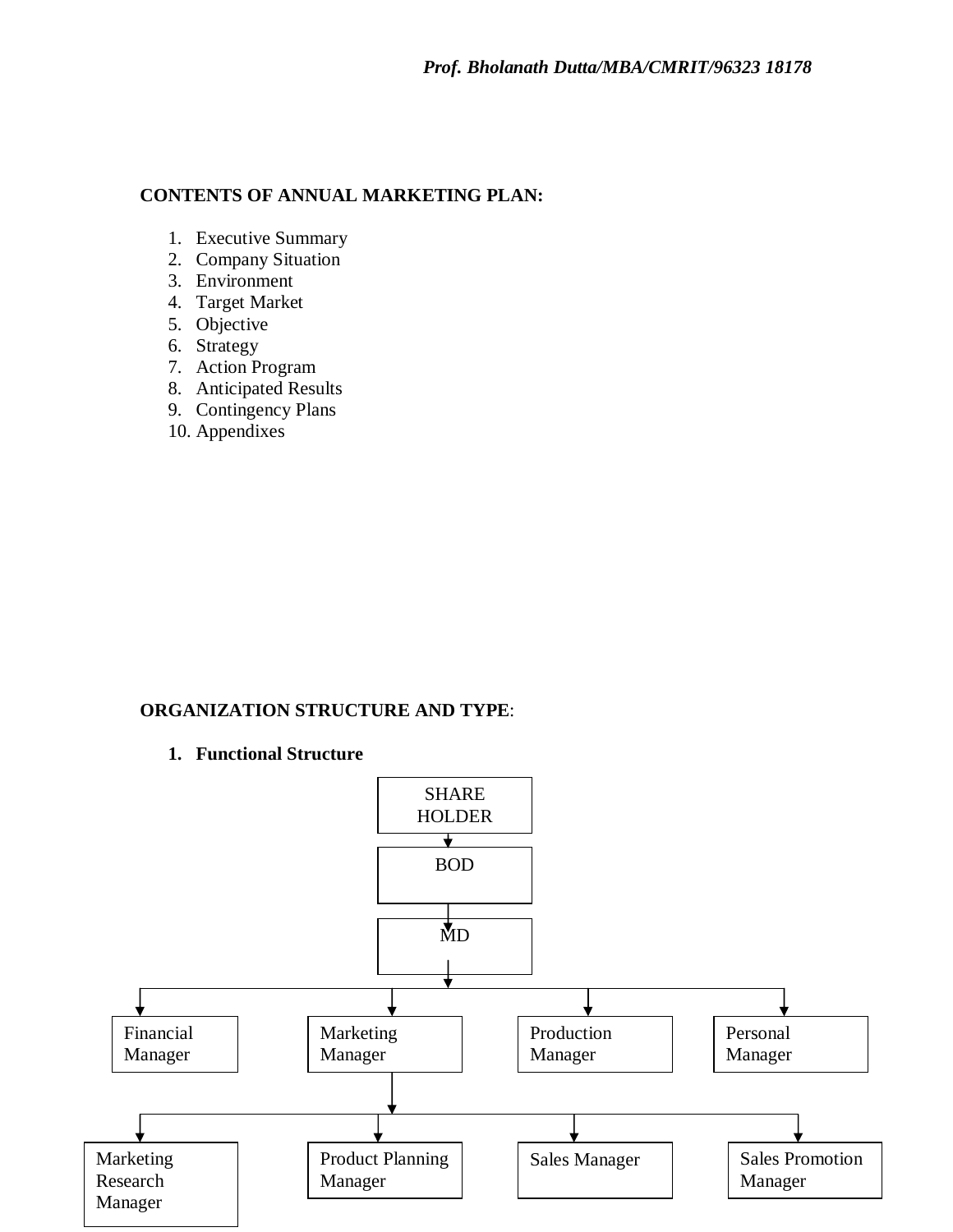# **(ii) Territorial Structure:**



Salesman